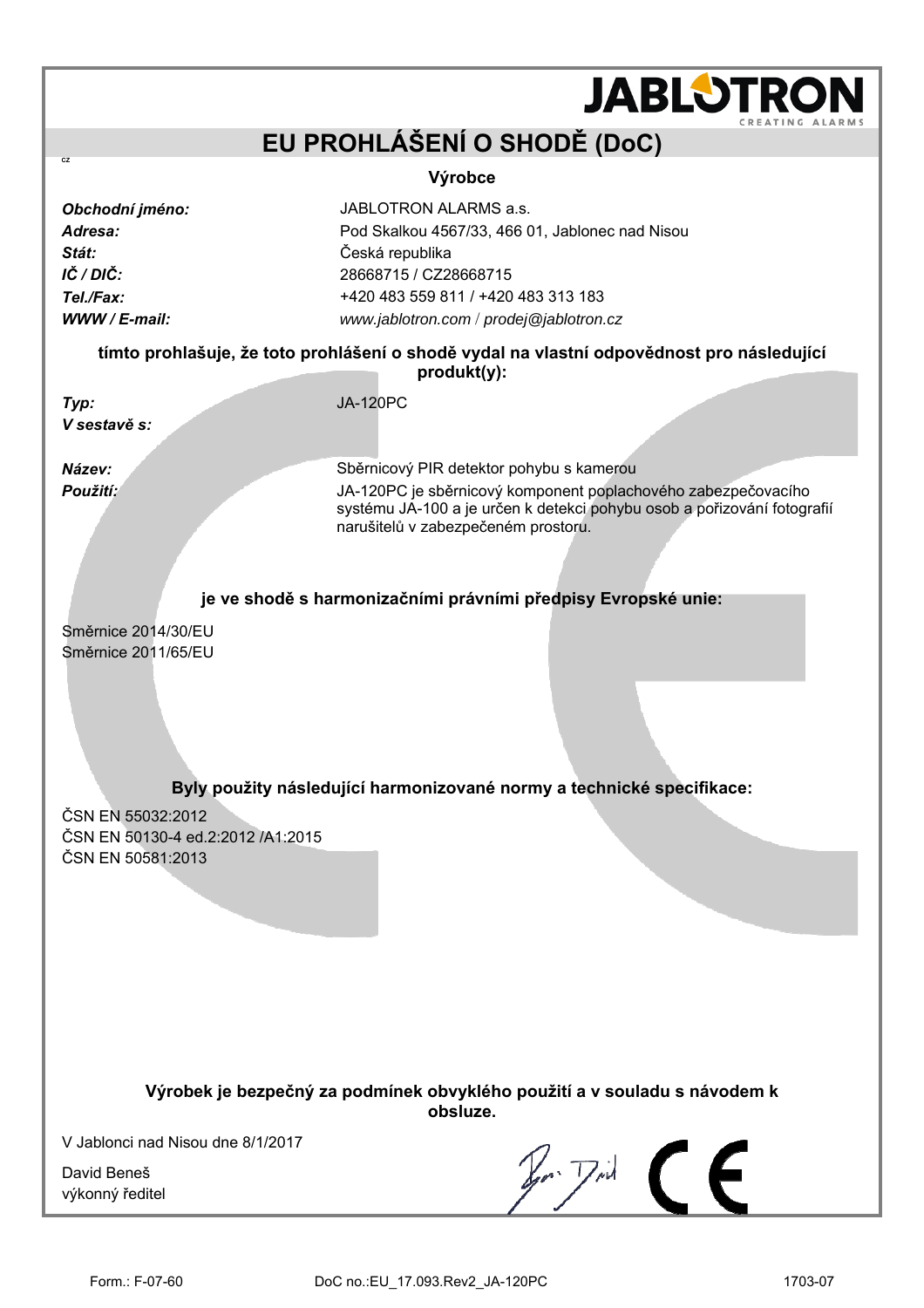## **EU DECLARATION OF CONFORMITY (DoC)**

#### **The manufacturer**

**Country:** Czech Republic *Entrepreneurial permit number:* CZ28668715

*Name:* JABLOTRON ALARMS a.s. *Street, Postcode, Town:* Pod Skalkou 4567/33, 466 01, Jablonec nad Nisou *Tel./Fax:* +420 483 559 811 / +420 483 313 183 *WWW / E-mail: [www.jablotron.com](http://www.jablotron.com/)* / [export@jablotron.cz](mailto:export@jablotron.cz)

declares that the declaration of conformity is issued under our sole responsibility and belongs to the following product(s):

*Type designation:* JA-120PC *In configuration with:* 

**EN**

*Trade name:* Bus PIR motion detector with camera **Intended use:** The JA-120PC is a bus component of intruder alarm system JA-100 and it is intended to detection of human movement and making photos of intruder in a secured area.

**JABLOTROI** 

**is in a compliance with the relevant Union harmonisation legislation:**

Directive 2014/30/EU Directive 2011/65/EU

**The following harmonized standards and technical specifications have been applied:**

EN 55032:2012 EN 50130-4:2011 /A1:2014 EN 50581:2012

**The product is safe when is used for its intended purpose and according to producer manual.**

In Jablonec nad Nisou 8/1/2017

David Beneš executive director

 $\mathbb{Z}$   $\mathbb{Z}$   $\subset$   $\subset$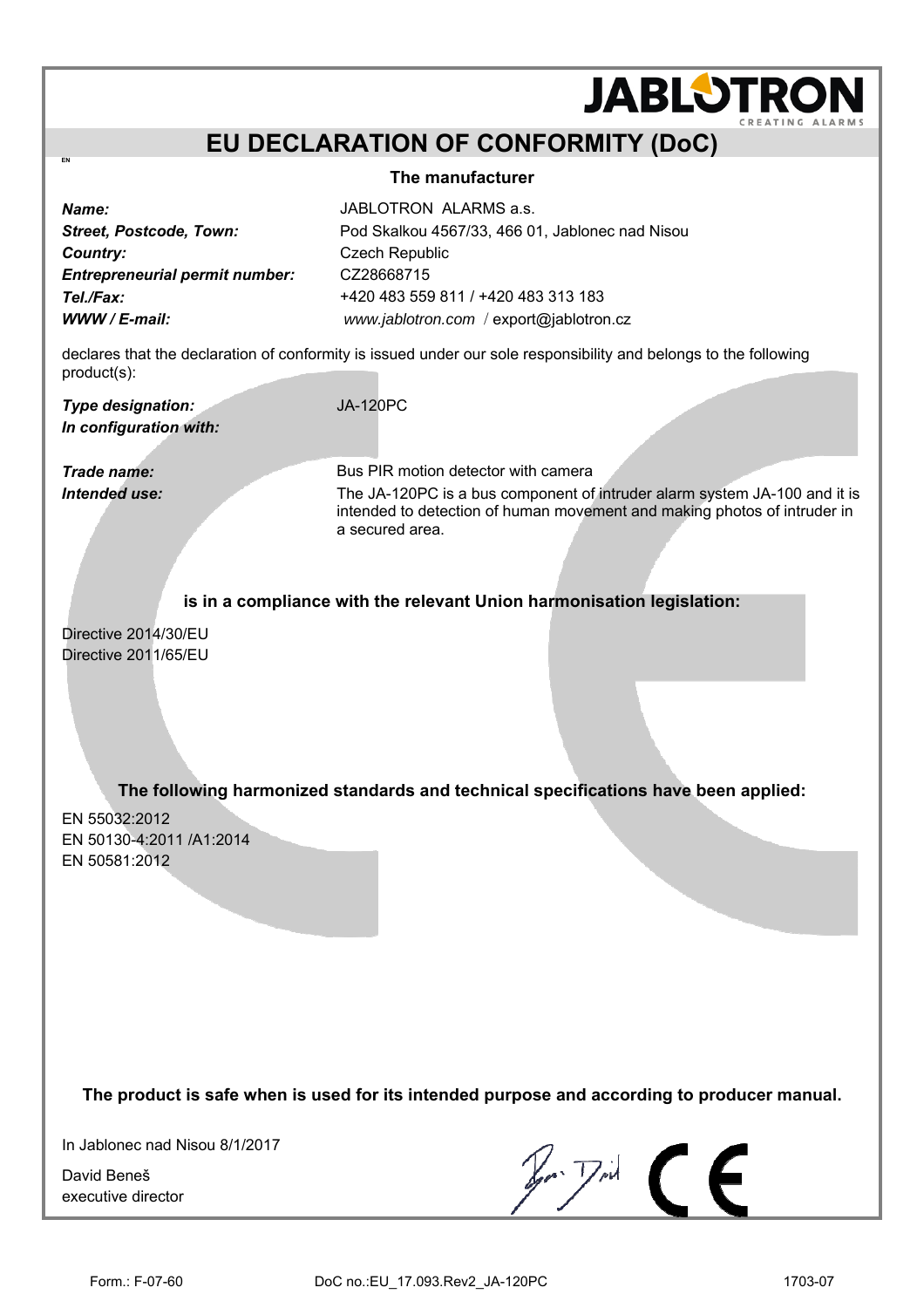# **JABLOTRO EU VYHLÁSENIE O ZHODE (DoC) Výrobca**  *Obchodné meno:* JABLOTRON ALARMS a.s. *Adresa:* Pod Skalkou 4567/33, 466 01, Jablonec nad Nisou *Štát:* Czech Republic *IČO / DIČ:* CZ28668715 *Tel./Fax:* +420 483 559 811 / +420 483 313 183 *WWW / E-mail: [www.jablotron.com](http://www.jablotron.com/)* / [export@jablotron.cz](mailto:export@jablotron.cz) týmto vyhlasuje, že toto vyhlásenie o zhode vydal na vlastnú zodpovednosť pre nasledujúci(e) produkt(y): *Typ:* JA-120PC *V zostave s: Názov:* **Bus PIR motion detector with camera** *Použitie:* JA-120PC je sběrnicový komponent poplachového zabezpečovacího systému JA-100 a je určen k detekci pohybu osob a pořizování fotografií narušitelů v zabezpečeném prostoru. **je v zhode s harmonizačnými právnymi predpismi Európskej únie:** Směrnice 2014/30/EU Směrnice 2011/65/EU **Boli použité nasledujúce harmonizované normy a technické špecifikácie:** EN 55032:2012 EN 50130-4:2011 /A1:2014 EN 50581:2012

**Výrobok je bezpečný za podmienok obvyklého použitia a v súladu s návodom na obsluhu.** 

V Jablonci nad Nisou dne 8/1/2017

David Beneš výkonný riaditeľ

**SK**

 $\mathbb{Z}$   $\mathbb{Z}$   $\subset$   $\subset$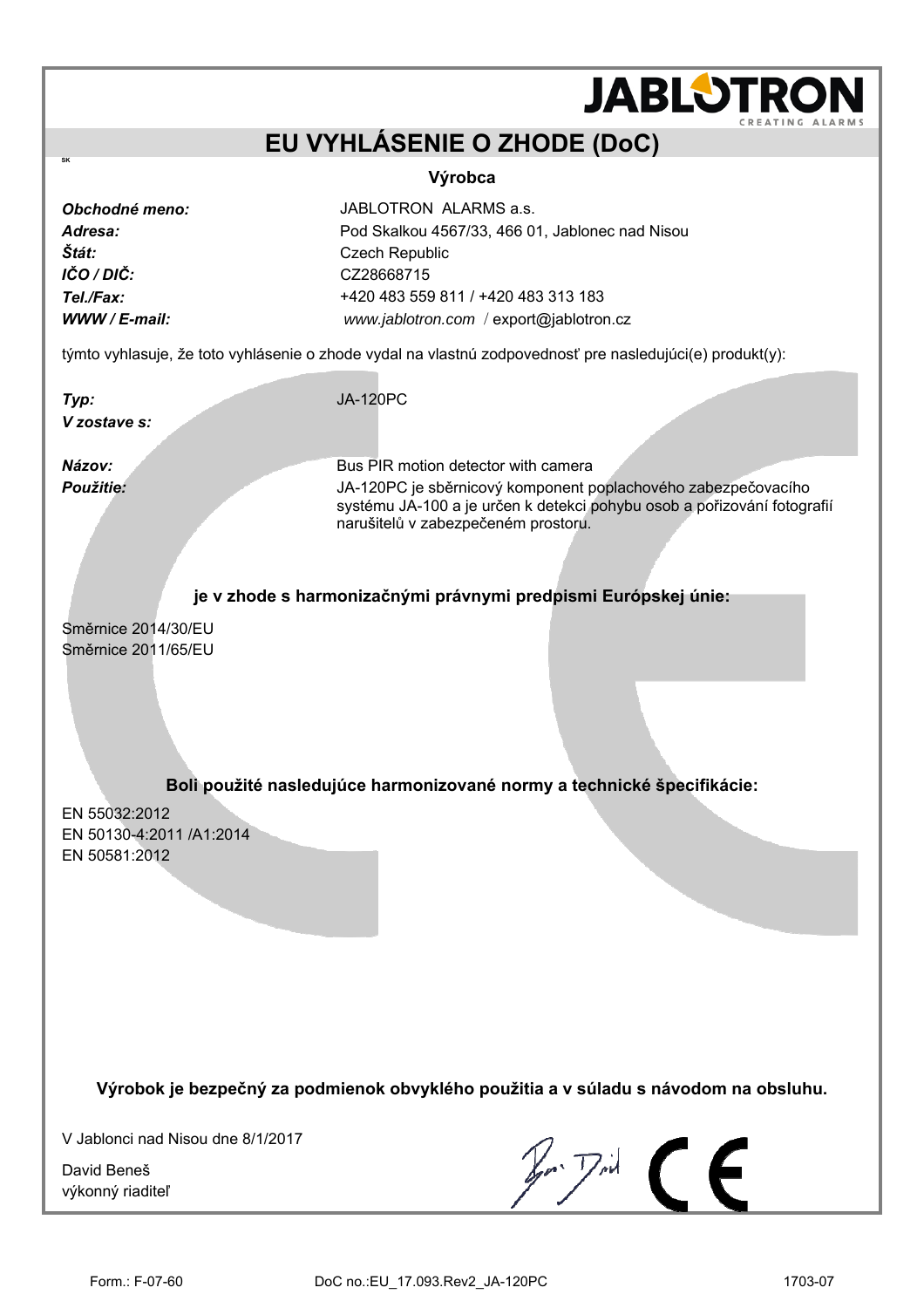## **DECLARATION DE CONFORMITE DE L'UE**

#### **Le fabricant**

| Nom :                      |
|----------------------------|
| Rue, CP, ville :           |
| Pays:                      |
| N° de permis d'entreprise. |
| Tél./Fax :                 |
| $WWW / E-mail$ :           |

JABLOTRON ALARMS a.s. Pod Skalkou 4567/33, 466 01, Jablonec nad Nisou **Czech Republic** *Nº de permis d'entreprise :* CZ28668715 *Tél./Fax :* +420 483 559 811 / +420 483 313 183 *WWW / E-mail : [www.jablotron.com](http://www.jablotron.com/)* / [export@jablotron.cz](mailto:export@jablotron.cz)

**déclare que la déclaration de conformité est émise sous notre unique responsabilité et concerne le(s) produit(s) suivant(s) :**

*Type de produit :* JA-120PC *En ensemble avec :* 

*Nom sur le marché :* Bus PIR motion detector with camera *Usage prévu :* The JA-120PC is a bus component of intruder alarm system JA-100 and it is intended to detection of human movement and making photos of intruder in a secured area.

**JABLOTROI** 

**est conforme aux dispositions d'harmonisation pertinentes de l'Union européenne.** 

Directive 2014/30/EU Directive 2011/65/EU

**Les normes harmonisées et les spécifications techniques suivantes ont été appliquées :**

EN 55032:2012 EN 50130-4:2011 /A1:2014 EN 50581:2012

**Le produit est sûr lorsqu'il est utilisé tel que prévu et dans le respect du manuel du fabricant.** 

A Jablonec nad Nisou le 8/1/2017

David Beneš Directeur exécutif

 $\n *F*$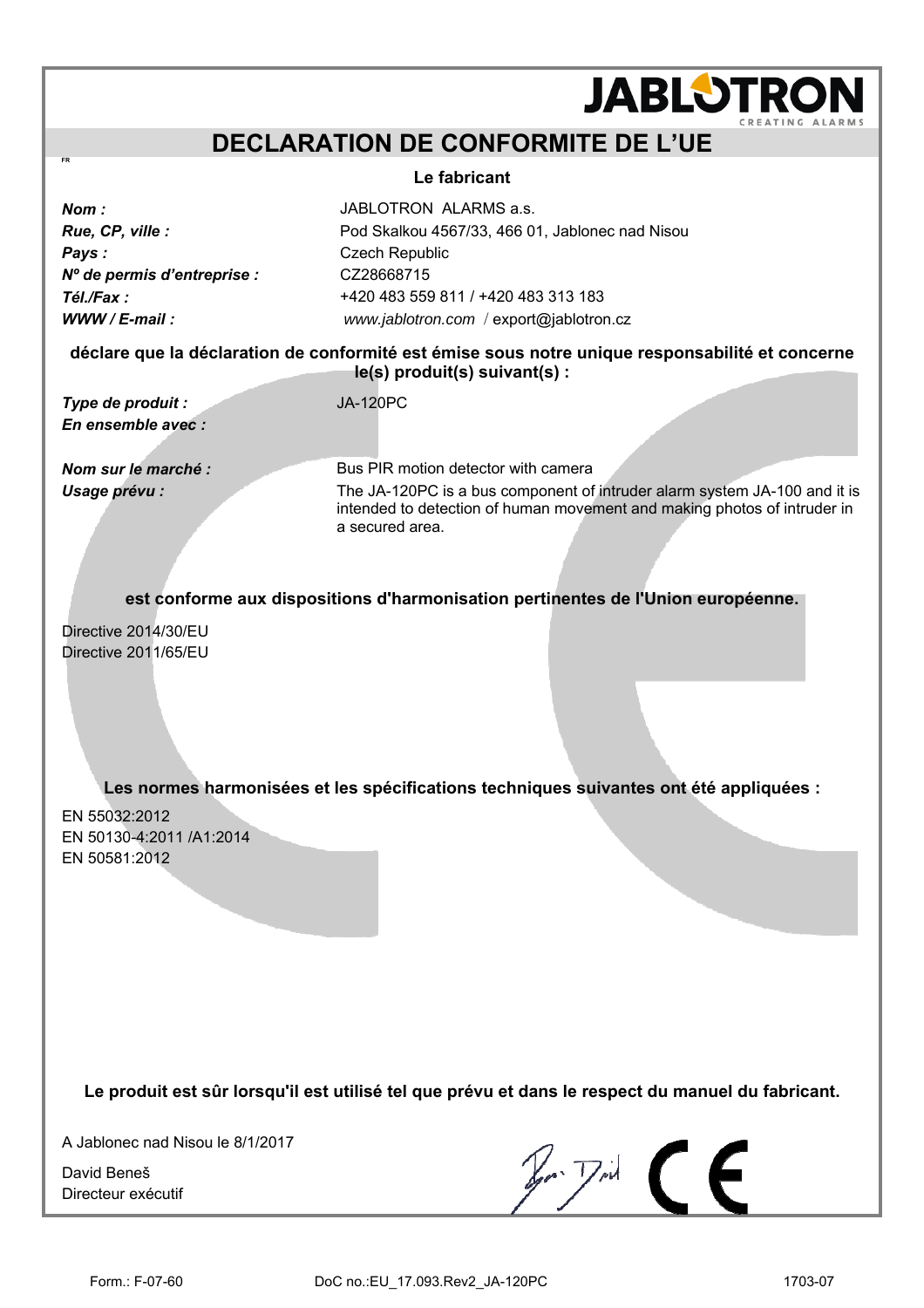

## **EU-Konformitätserklärung (DoC)**

**Der Hersteller** 

*Name:* JABLOTRON ALARMS a.s. Land: **Land:** Czech Republic *USt-ID:* CZ28668715

**DE** 

*Straße, Postleitzahl, Stadt:* Pod Skalkou 4567/33, 466 01, Jablonec nad Nisou *Tel./Fax:* +420 483 559 811 / +420 483 313 183 *WWW / E-mail: [www.jablotron.com](http://www.jablotron.com/)* / [export@jablotron.cz](mailto:export@jablotron.cz)

### **erklärt, dass die Konformitätserklärung in alleiniger Verantwortung ausgestellt ist und sich auf das/die folgende(n) Produkt(e) bezieht:**

*Typ-Bezeichnung:* JA-120PC *In Konfiguration mit:* 

**Handelsname: Bus PIR motion detector with camera** *Verwendungszweck:* The JA-120PC is a bus component of intruder alarm system JA-100 and it is intended to detection of human movement and making photos of intruder in a secured area.

**Sie entspricht den Harmonisierungsrechtsvorschriften der Union:**

Directive 2014/30/EU Directive 2011/65/EU

**Es gelten die folgenden harmonisierenden Standards und technischen Spezifikationen:** 

EN 55032:2012 EN 50130-4:2011 /A1:2014 EN 50581:2012

**Das Produkt entspricht den Sicherheitsstandards, wenn es zu seinem Verwendungszweck und gemäß des Herstellerhandbuches verwendet wird.** 

Jablonec nad Nisou 8/1/2017

David Beneš Geschäftsführer

 $\mathbb{Z}$   $\mathbb{Z}$   $\mathbb{Z}$   $\mathbb{Z}$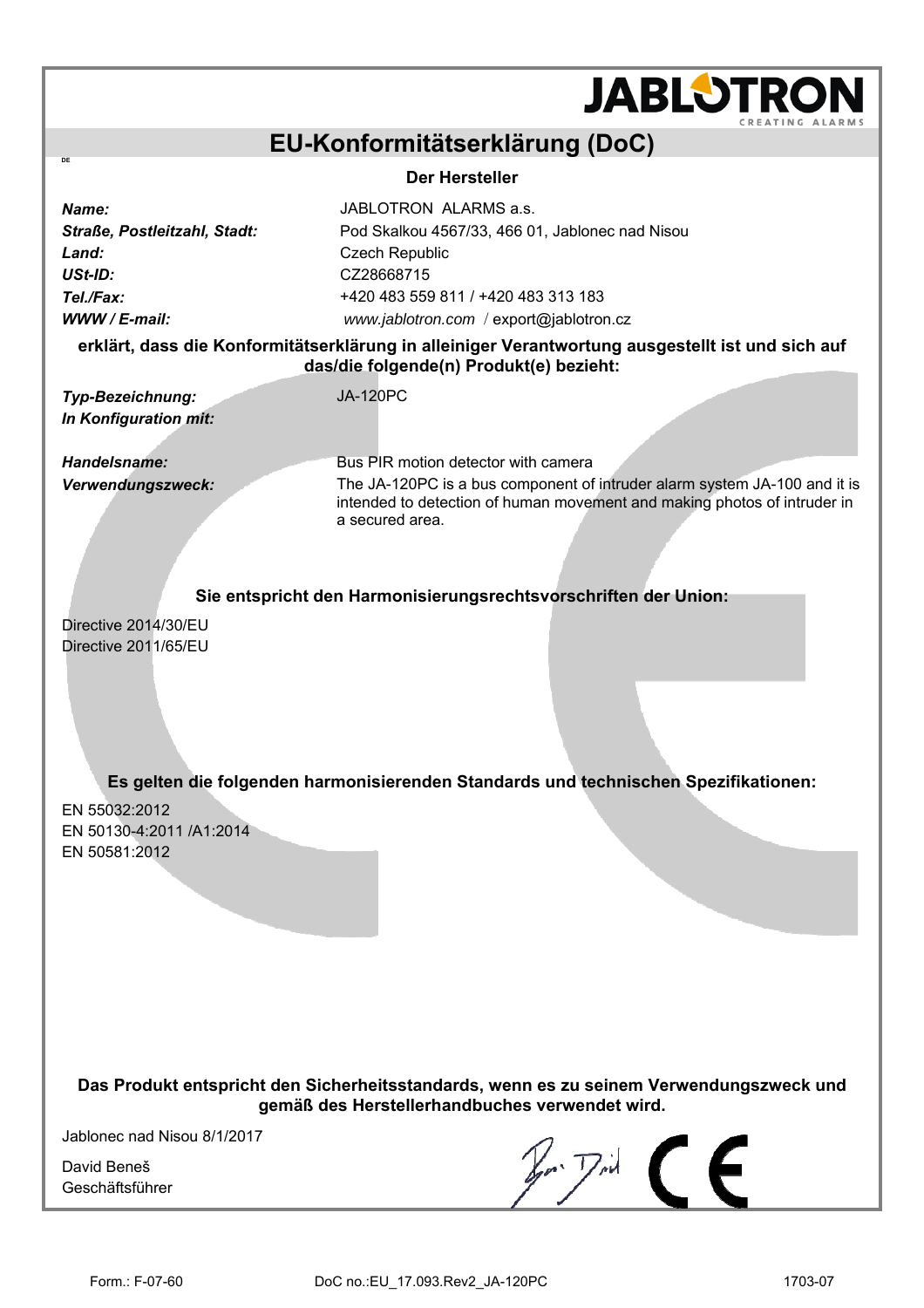## **EU DECLARACION DE CONFORMIDAD (DoC)**

#### **El fabricante**

País: **País:** Czech Republic *Número de permiso de empresa:* CZ28668715

*Nombre:* JABLOTRON ALARMS a.s. *Dirección postal:* Pod Skalkou 4567/33, 466 01, Jablonec nad Nisou *Tel./Fax:* +420 483 559 811 / +420 483 313 183 *WWW / E-mail: [www.jablotron.com](http://www.jablotron.com/)* / [export@jablotron.cz](mailto:export@jablotron.cz)

**declara que la declaración de conformidad se emite bajo nuestra única responsabilidad y pertenece al siguiente producto(s):**

*Tipo:* JA-120PC *En configuración con:* 

**SP** 

*Nombre comercial:* Bus PIR motion detector with camera *Uso previsto:* The JA-120PC is a bus component of intruder alarm system JA-100 and it is intended to detection of human movement and making photos of intruder in a secured area.

**JABLOTRON** 

**Está en conformidad con la legislación comunitaria de armonización de la Unión Europea:**

Directive 2014/30/EU Directive 2011/65/EU

**Se han aplicado los siguientes estándares y especificaciones técnicas:** 

EN 55032:2012 EN 50130-4:2011 /A1:2014 EN 50581:2012

> **El producto es seguro cuando se utiliza para su propósito previsto y según el manual del fabricante**

Jablonec nad Nisou 8/1/2017

David Beneš Geschäftsführer

 $E$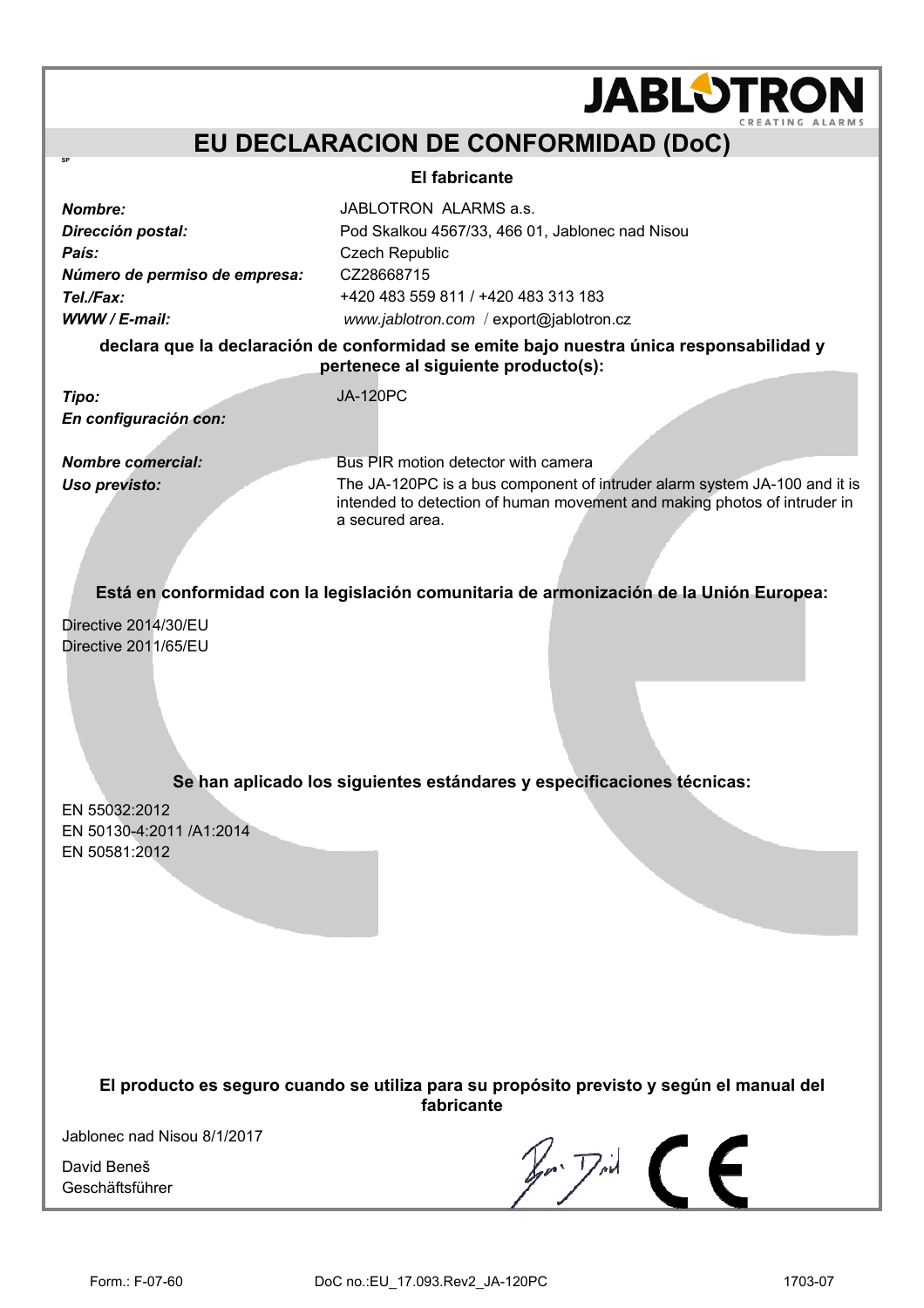|                                                                                             | <b>JABLOTRON</b>                                                                                                                                                                                                             |  |  |  |
|---------------------------------------------------------------------------------------------|------------------------------------------------------------------------------------------------------------------------------------------------------------------------------------------------------------------------------|--|--|--|
|                                                                                             | CREATING ALARMS<br>EU Overensstemmelseserklæring (OE)                                                                                                                                                                        |  |  |  |
| DA<br><b>Producent</b>                                                                      |                                                                                                                                                                                                                              |  |  |  |
| Navn:<br>Gade, postnummer, by:<br>Land:<br><b>Entreprenør</b><br>Tel./Fax:<br>WWW / E-mail: | <b>JABLOTRON ALARMER A/S</b><br>Pod Skalkou 4567/33, 466 01, Jablonec nad Nisou<br>Tjekkiet<br>CZ28668715<br>+420 483 559 811 / +420 483 313 183<br>www.jablotron.com / export@jablotron.cz                                  |  |  |  |
|                                                                                             | Erklærer hermed at udstedelsen af overensstemmelseserklæringen, som udelukkende er vores<br>ansvar og tilhører følgende produkt(er):                                                                                         |  |  |  |
| Typebetegnelse:<br>I konfiguration med:                                                     | <b>JA-120PC</b>                                                                                                                                                                                                              |  |  |  |
| Handelsnavn:                                                                                | Bus PIR motion detector with camera                                                                                                                                                                                          |  |  |  |
| Anvendelsesformål:                                                                          | The JA-120PC is a bus component of intruder alarm system JA-100 and it is<br>intended to detection of human movement and making photos of intruder in<br>a secured area.<br>Overholder relevant EU-harmoniseringslovgivning: |  |  |  |
| Directive 2014/30/EU<br>Directive 2011/65/EU                                                |                                                                                                                                                                                                                              |  |  |  |
|                                                                                             | Følgende harmoniserede standarder og tekniske specifikationer er anvendt:                                                                                                                                                    |  |  |  |
| EN 55032:2012<br>EN 50130-4:2011 /A1:2014<br>EN 50581:2012                                  |                                                                                                                                                                                                                              |  |  |  |

**Produktet er sikkert, når anvendt efter anvendelsesformålet og i overensstemmelse med producentens brugervejledning.** 

In Jablonec nad Nisou 8/1/2017

David Beneš administrerende direktør

 $$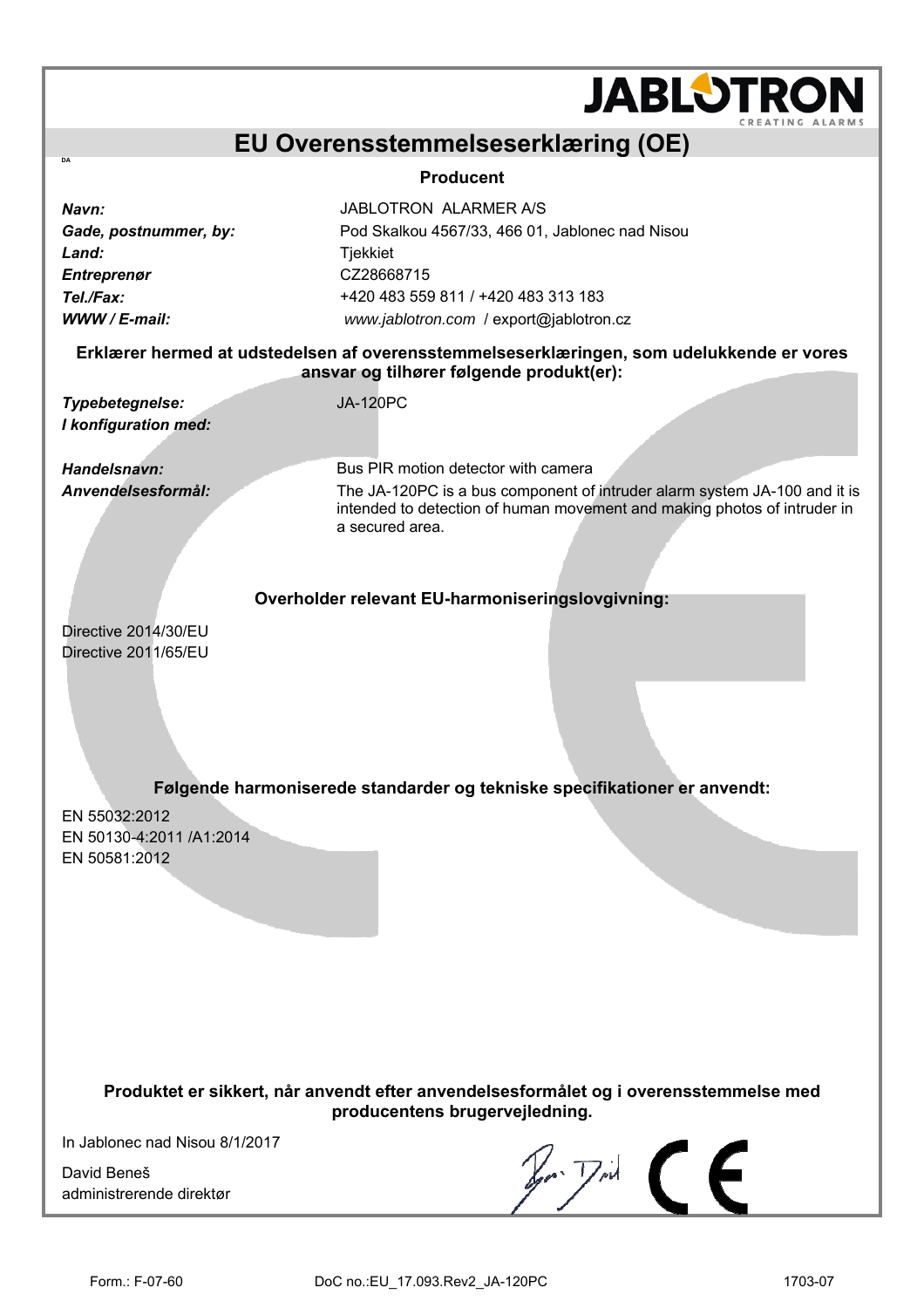## **DICHIARAZIONE DI CONFORMITÀ UE (DoC)**

#### **Produttore**

| Ragione sociale: |
|------------------|
| Indirizzo:       |
| Stato:           |
| N.id./C.F.       |
| Tel./Fax:        |
| WWW / E-mail:    |

**IT**

*Ragione sociale:* JABLOTRON ALARMS a.s. *Indirizzo:* Pod Skalkou 4567/33, 466 01, Jablonec nad Nisou **Repubblica Ceca** *N.id./C.F.:* 28668715 / CZ28668715 *Tel./Fax:* +420 483 559 811 / +420 483 313 183 *WWW / E-mail: [www.jablotron.com](http://www.jablotron.com/)* / *[prodej@jablotron.cz](mailto:prodej@jablotron.cz)*

**dichiara che la presente dichiarazione di conformità è rilasciata sotto propria responsabilità per i(l) seguente(i) prodotto(i):** 

*Tipo:* JA-120PC *In configurazione con:* 

**Titolo: Bus PIR motion detector with camera** *Nome commerciale:* The JA-120PC is a bus component of intruder alarm system JA-100 and it is intended to detection of human movement and making photos of intruder in a secured area.

**JABLOTRON** 

**è conforme alla normativa comunitaria di armonizzazione dell'Unione Europea:** 

Directive 2014/30/EU Directive 2011/65/EU

**Sono state applicate le seguenti norme di armonizzazione e specifiche tecniche:** 

EN 55032:2012 EN 50130-4:2011 /A1:2014 EN 50581:2012

**Il prodotto è sicuro se utilizzato per le sue finalità previste e conformemente al manuale d'uso.** 

Jablonec nad Nisou, lì 8/1/2017

David Beneš direttore esecutivo

 $\n *F*$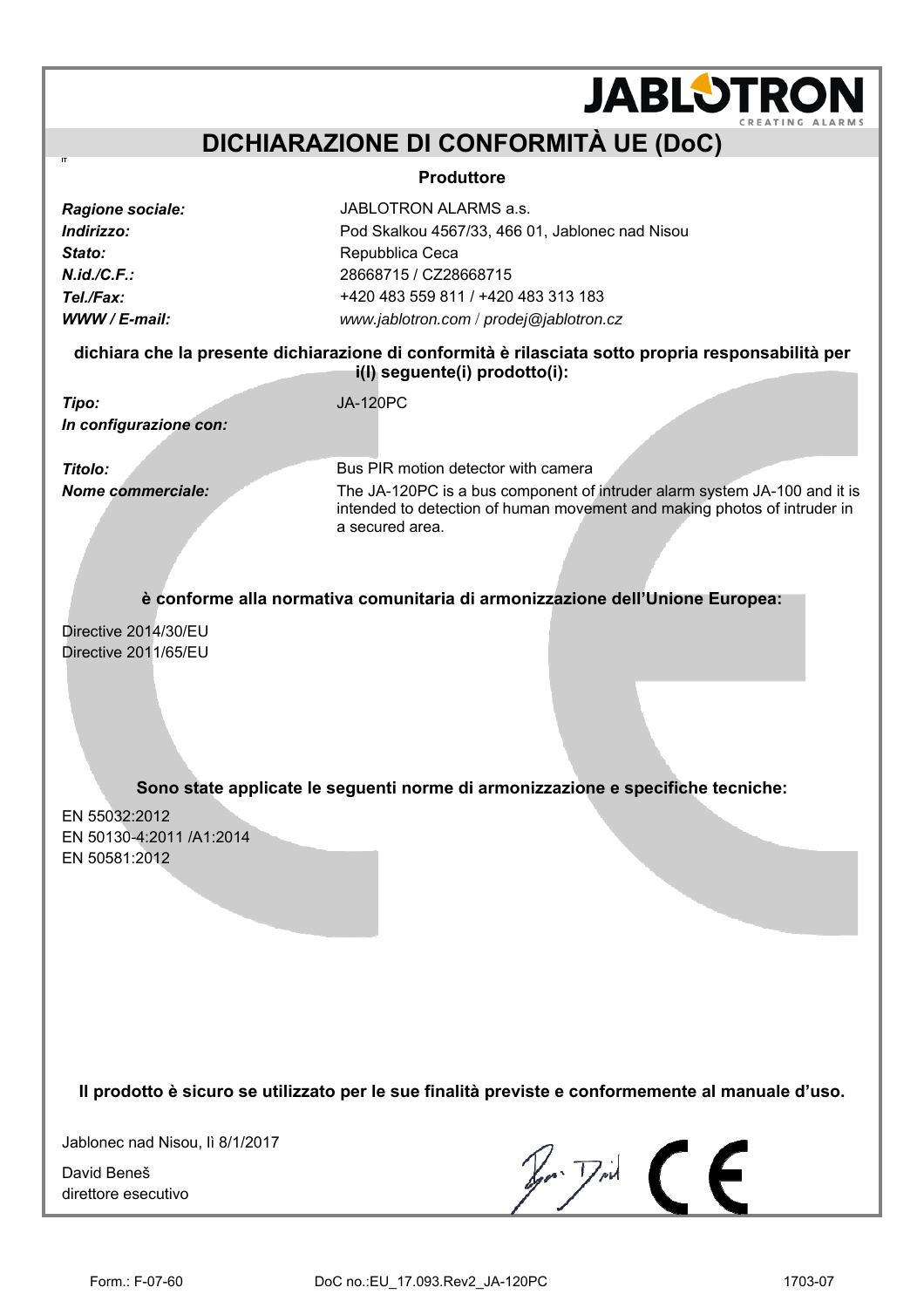## **EU-VERKLARING VAN OVEREENSTEMMING (DoC)**

### **De fabrikant**

*Land:* Tsjechische Republiek *Identificatienummer/fiscaal* 28668715 / CZ28668715

*Naam:* JABLOTRON ALARMS a.s. *Straat, postcode, plaats:* Pod Skalkou 4567/33, 466 01, Jablonec nad Nisou *Tel./Fax:* +420 483 559 811 / +420 483 313 183 *WWW / E-mail: [www.jablotron.com](http://www.jablotron.com/)* / [export@jablotron.cz](mailto:export@jablotron.cz) 

### **verklaart dat de verklaring van overeenstemming uitgegeven wordt op onze eigen verantwoordelijkheid voor het (de) volgende product(en):**

Typeaanduiding: JA-120PC In configuratie met:

**NL**

Handelsnaam: Bus PIR motion detector with camera Beoogd gebruik: The JA-120PC is a bus component of intruder alarm system JA-100 and it is intended to detection of human movement and making photos of intruder in a secured area.

**JABLOTRON** 

**in overeenstemming is met de relevante harmonisatiewetgeving van de Unie:** 

Directive 2014/30/EU Directive 2011/65/EU

## **Er werden de volgende geharmoniseerde normen en technische specificaties toegepast:**

EN 55032:2012 EN 50130-4:2011 /A1:2014 EN 50581:2012

**Het product is veilig wanneer het gebruik wordt voor het beoogde doel en volgens de handleiding van de fabrikant.** 

In Jablonec nad Nisou op 8/1/2017

David Beneš uitvoerend directeur

 $\n *z*$   $\overline{z}$   $\overline{z}$   $\overline{z}$   $\overline{z}$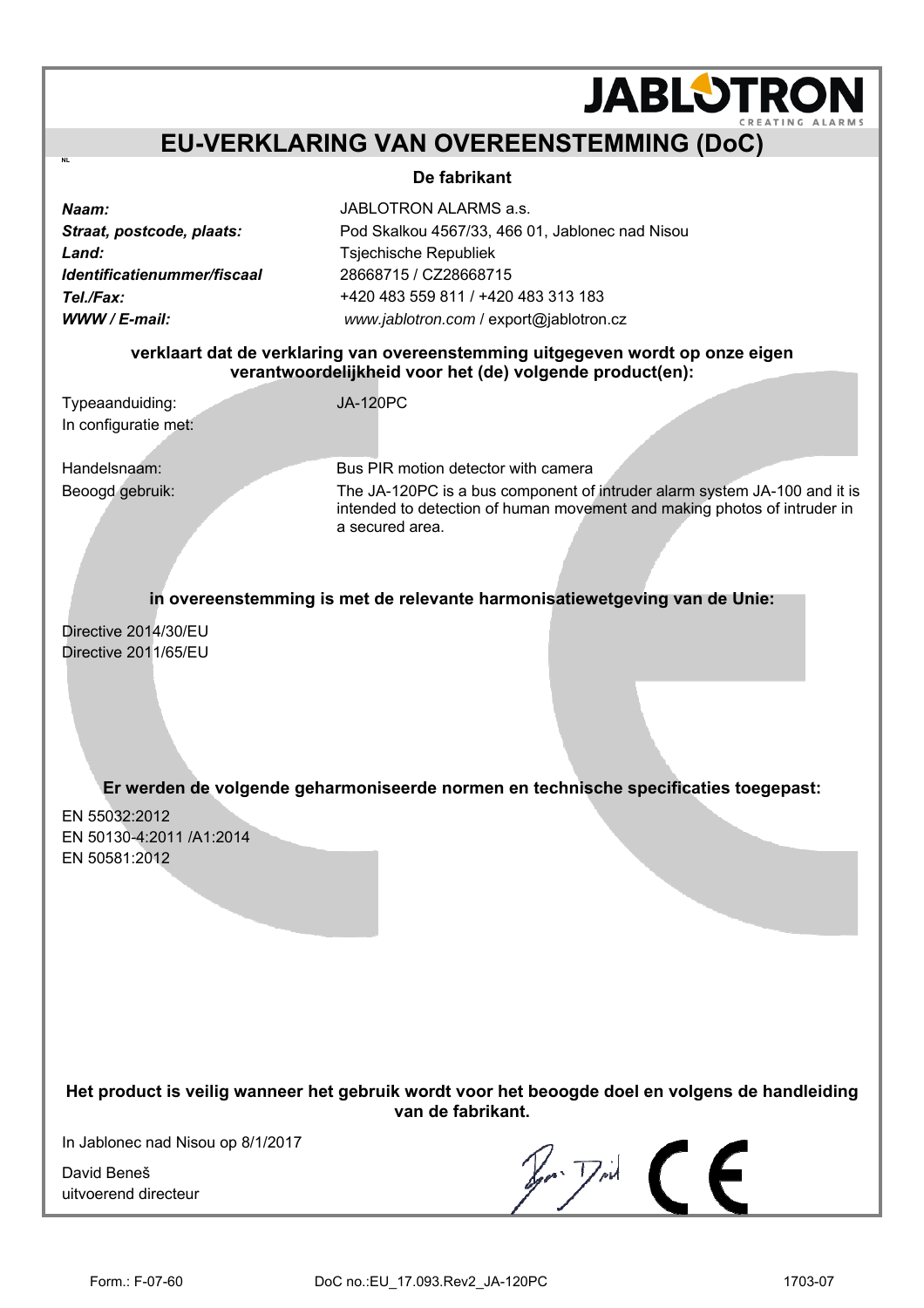## **EU-FÖRSÄKRAN OM ÖVERENSSTÄMMELSE (DoC)**

#### **Tillverkare:**

Land: Tieckien *Momsregistreringsnr:* CZ28668715

**SV** 

*Namn:* JABLOTRON ALARMS a.s. *Gata, Postnummer, Ort:* Pod Skalkou 4567/33, 466 01, Jablonec nad Nisou *Tfn/Fax:* +420 483 559 811 / +420 483 313 183 *WWW / E-post:* www.jablotron.com / export@jablotron.cz

**intygar att försäkran om överensstämmelse har utfärdats under vårt eget ansvar och tillhör följande produkter:** 

*Typbeteckning:* JA-120PC *I sammansättning med:* 

*Handelsnamn:* Bus PIR motion detector with camera *Avsedd användning:* The JA-120PC is a bus component of intruder alarm system JA-100 and it is intended to detection of human movement and making photos of intruder in a secured area.

**JABLOTRON** 

**överensstämmer med den relevanta harmoniserade lagstiftningen i EU:** 

Directive 2014/30/EU Directive 2011/65/EU

**Följande harmoniserade standarder och tekniska specifikationer har tillämpats:** 

EN 55032:2012 EN 50130-4:2011 /A1:2014 EN 50581:2012

**Produkten är säker när den används för avsett ändamål och enligt tillverkarens bruksanvisning.** 

I Jablonec nad Nisou 8/1/2017

David Beneš verkställande direktör

 $\n *z*$   $\overline{z}$   $\overline{z}$   $\overline{z}$   $\overline{z}$   $\overline{z}$   $\overline{z}$   $\overline{z}$   $\overline{z}$   $\overline{z}$   $\overline{z}$   $\overline{z}$   $\overline{z}$   $\overline{z}$   $\overline{z}$   $\overline{z}$   $\overline{z}$   $\overline{z}$   $\overline{z}$   $\overline{z}$   $\overline{z}$   $\overline{z}$   $\overline{z}$   $\overline{z}$   $\$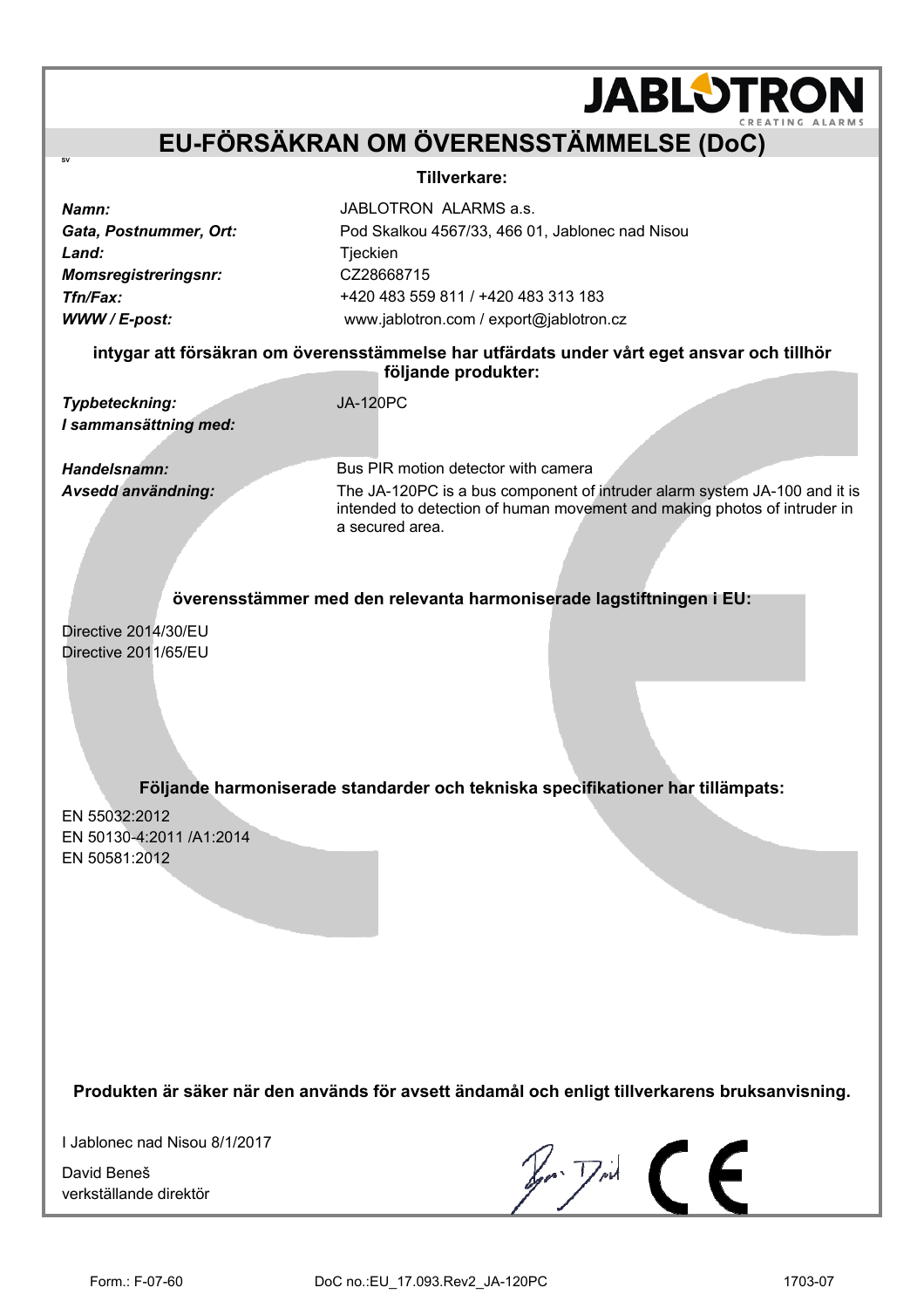## **EU:N VAATIMUSTENMUKAISUUSVAKUUTUS**

#### **Valmistaja**

| Nimi:                                                                   | JABLOTRON ALARMS a.s.                           |  |  |  |
|-------------------------------------------------------------------------|-------------------------------------------------|--|--|--|
| Katu, postinumero, kaupunki:                                            | Pod Skalkou 4567/33, 466 01, Jablonec nad Nisou |  |  |  |
| Maa:                                                                    | Tšekin tasavalta                                |  |  |  |
| Yritysluvan numero:                                                     | CZ28668715                                      |  |  |  |
| Puhelin/faksi:                                                          | +420 483 559 811 / +420 483 313 183             |  |  |  |
| WWW / sähköposti:                                                       | www.jablotron.com / export@jablotron.cz         |  |  |  |
| vakuuttaa, että vaatimustonmukaisuusvakuutus on myönnotty yksinomaan on |                                                 |  |  |  |

**vakuuttaa, että vaatimustenmukaisuusvakuutus on myönnetty yksinomaan omalla vastuulla ja että se kuuluu seuraaville tuotteille:** 

*Tyyppimerkintä:* JA-120PC *Yhdessä seuraavan kanssa:* 

**Tuotenimi: Bus PIR motion detector with camera** *Käyttötarkoitus:* The JA-120PC is a bus component of intruder alarm system JA-100 and it is intended to detection of human movement and making photos of intruder in a secured area.

**JABLOTRON** 

#### **täyttää unionin asiaan kuuluvan yhdenmukaistamislainsäädännön:**

Directive 2014/30/EU Directive 2011/65/EU

### **Sovelletut yhdenmukaistetut standardit ja tekniset tiedot:**

EN 55032:2012 EN 50130-4:2011 /A1:2014 EN 50581:2012

**Tuote on turvallinen kun sitä käytetään tarkoitetun käyttötarkoituksen ja valmistan käyttöohjeen mukaisesti.**

Jablonec nad Nisoussa 8/1/2017

David Beneš Toimitusjohtaja

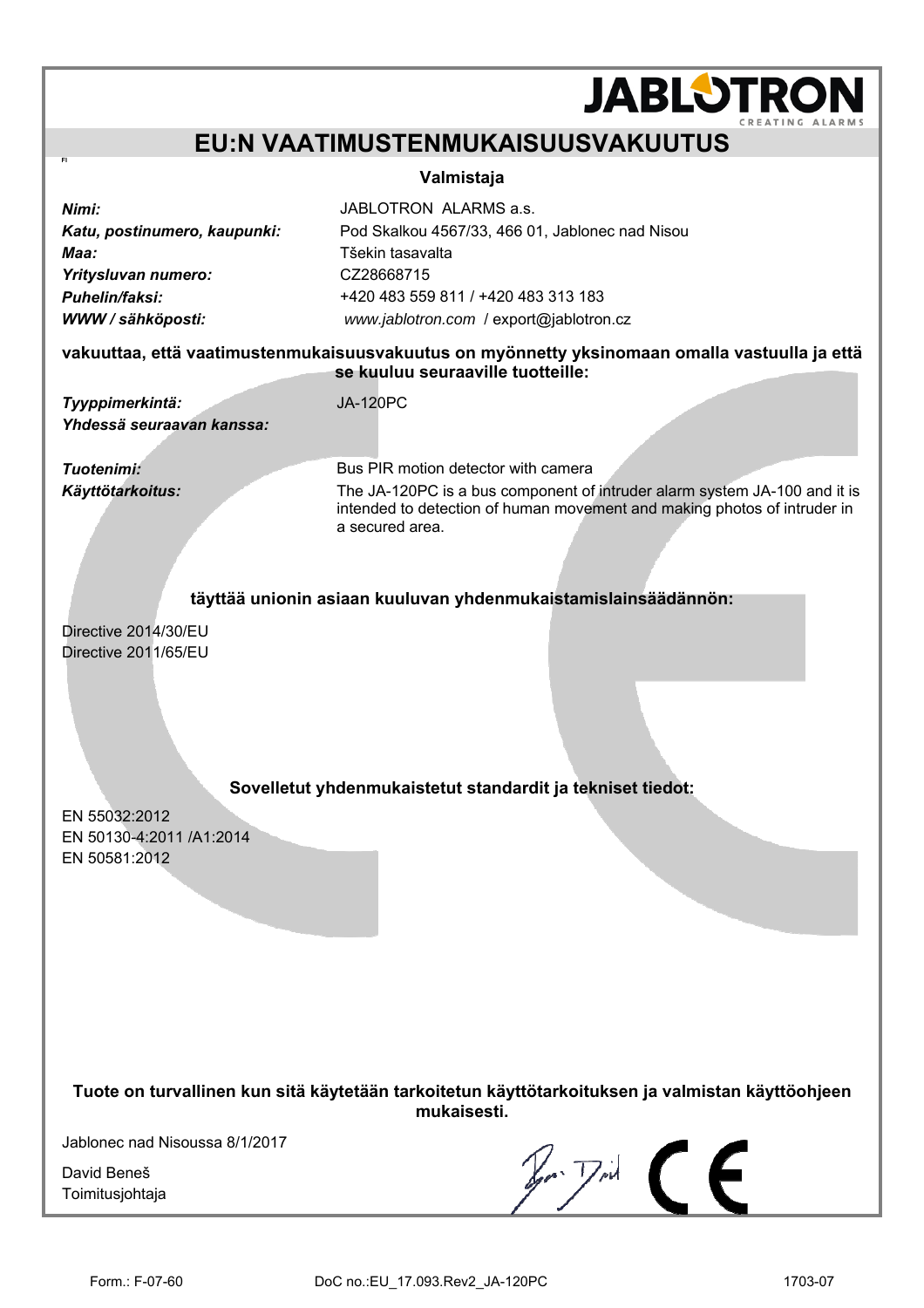## **Δήλωση συμμόρφωσης της ΕΕ (DOC) Παραγωγός**  *Εμπορικό όνομα:* JABLOTRON ALARMS a.s. *Διεύθυνση:* Pod Skalkou 4567/33, 466 01, Jablonec nad Nisou *Κράτος:* Τσέχικη Δημοκρατία *Επιχειρηματικός αριθμός* CZ28668715

**με αυτό δηλώνει ότι η δήλωση συμμόρφωσης εκδόθηκε με αποκλειστική ευθύνη για (το επόμενο) τα επόμενα προϊόντα:** 

*Ονομασία τύπου:* JA-120PC *Σε διαμόρφωση με:* 

**GR**

*Τηλ./Φαξ:* +420 483 559 811 / +420 483 313 183 *WWW / E-mail: [www.jablotron.com](http://www.jablotron.com/)* / *[prodej@jablotron.cz](mailto:prodej@jablotron.cz)*

*Εμπορική ονομασία:* Bus PIR motion detector with camera *Προβλεπόμενη χρήση:* The JA-120PC is a bus component of intruder alarm system JA-100 and it is intended to detection of human movement and making photos of intruder in a secured area.

**JABLOTRO** 

**Είναι σε συμμόρφωση με τη σχετική νομοθεσία εναρμόνισης της Ευρωπαϊκής Ένωσης:** 

Directive 2014/30/EU Directive 2011/65/EU

**Έχουν εφαρμοστεί τα ακόλουθα εναρμονισμένα πρότυπα και τεχνικές προδιαγραφές:** 

EN 55032:2012 EN 50130-4:2011 /A1:2014 EN 50581:2012

> **Το προϊόν είναι ασφαλές όταν χρησιμοποιείται για το προορισμό του και σύμφωνα με το εγχειρίδιο του παραγωγού.**

Στο Jablonec nad Nisou 8/1/2017

David Beneš Εκτελεστικός διευθυντής

 $\mathbb{Z}$   $\mathbb{Z}$   $\subset$   $\subset$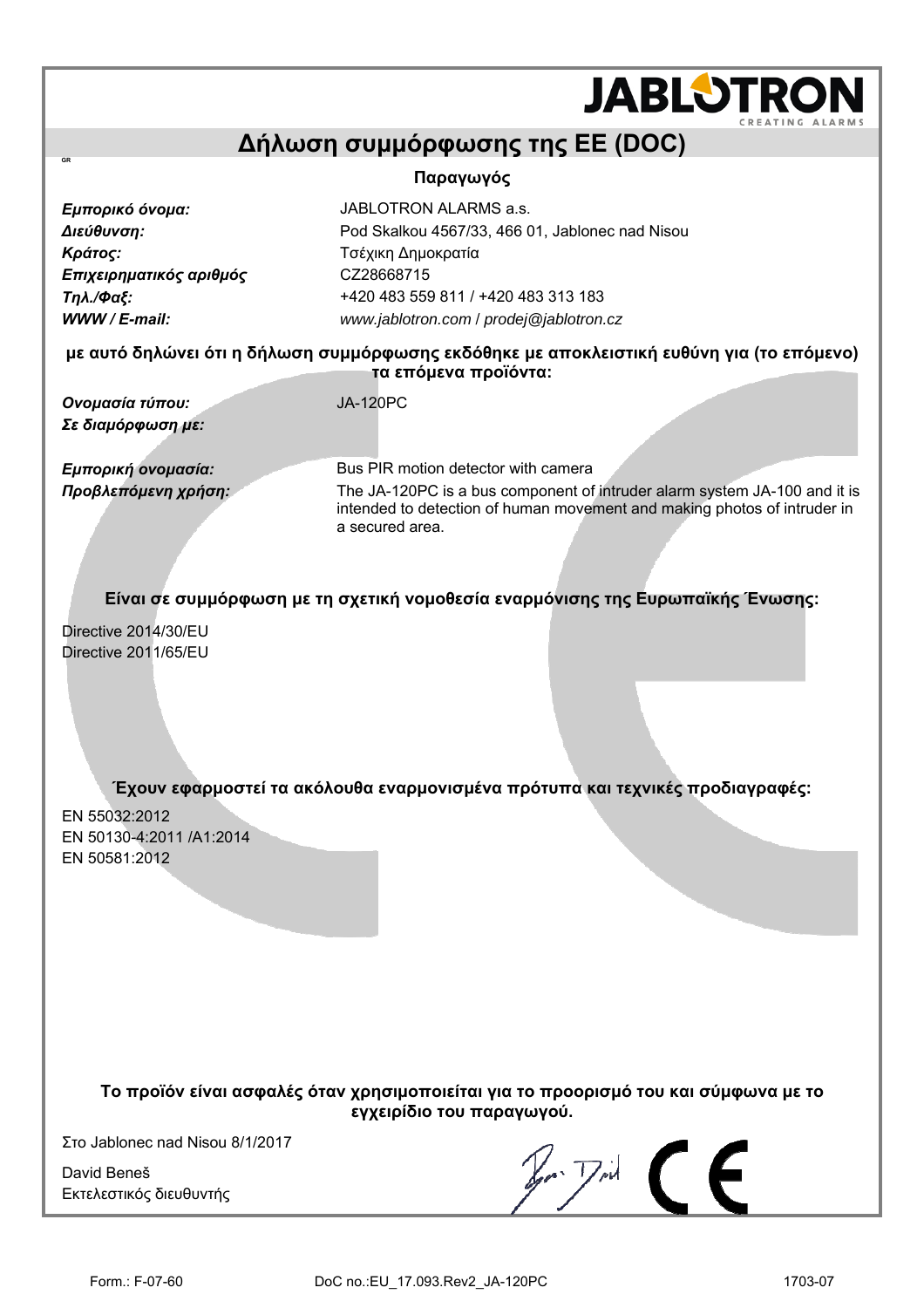## **ЕС ДЕКЛАРАЦИЯ ЗА СЪОТВЕТСТВИЕ (DoC)**

#### **Производителят**

*Държава:* Czech Republic  $E$ ИК / № по ДДС: СZ28668715

**BG** 

*Търговска фирма:* JABLOTRON ALARMS a.s. *Адрес:* Pod Skalkou 4567/33, 466 01, Jablonec nad Nisou *Тел./Факс:* +420 483 559 811 / +420 483 313 183 *WWW / Ел. поща: [www.jablotron.com](http://www.jablotron.com/)* / [export@jablotron.cz](mailto:export@jablotron.cz)

#### **с настоящото декларира, че на своя собствена отговорност издава настоящата декларация за съответствие, отнасяща се за посочените продукти:**

*Тип:* JA-120PC *В конфигурация с:* 

*Наименование:* Bus PIR motion detector with camera *Предназначение:* The JA-120PC is a bus component of intruder alarm system JA-100 and it is intended to detection of human movement and making photos of intruder in a secured area.

**JABLOTRON** 

**е в съответствие с приложимото законодателство на Европейския съюз за хармонизация:** 

Directive 2014/30/EU Directive 2011/65/EU

### **Прилагат се следните хармонизирани стандарти и технически спецификации:**

EN 55032:2012 EN 50130-4:2011 /A1:2014 EN 50581:2012

**Продуктът е безопасен за употреба при условия, отговарящи на предназначението му, и в съответствие с ръководството на производителя.** 

В Яблонец над Нисоу на 8/1/2017

Давид Бенеш изпълнителен директор

 $\mathbb{Z}$   $\mathbb{Z}$   $\subset$   $\subset$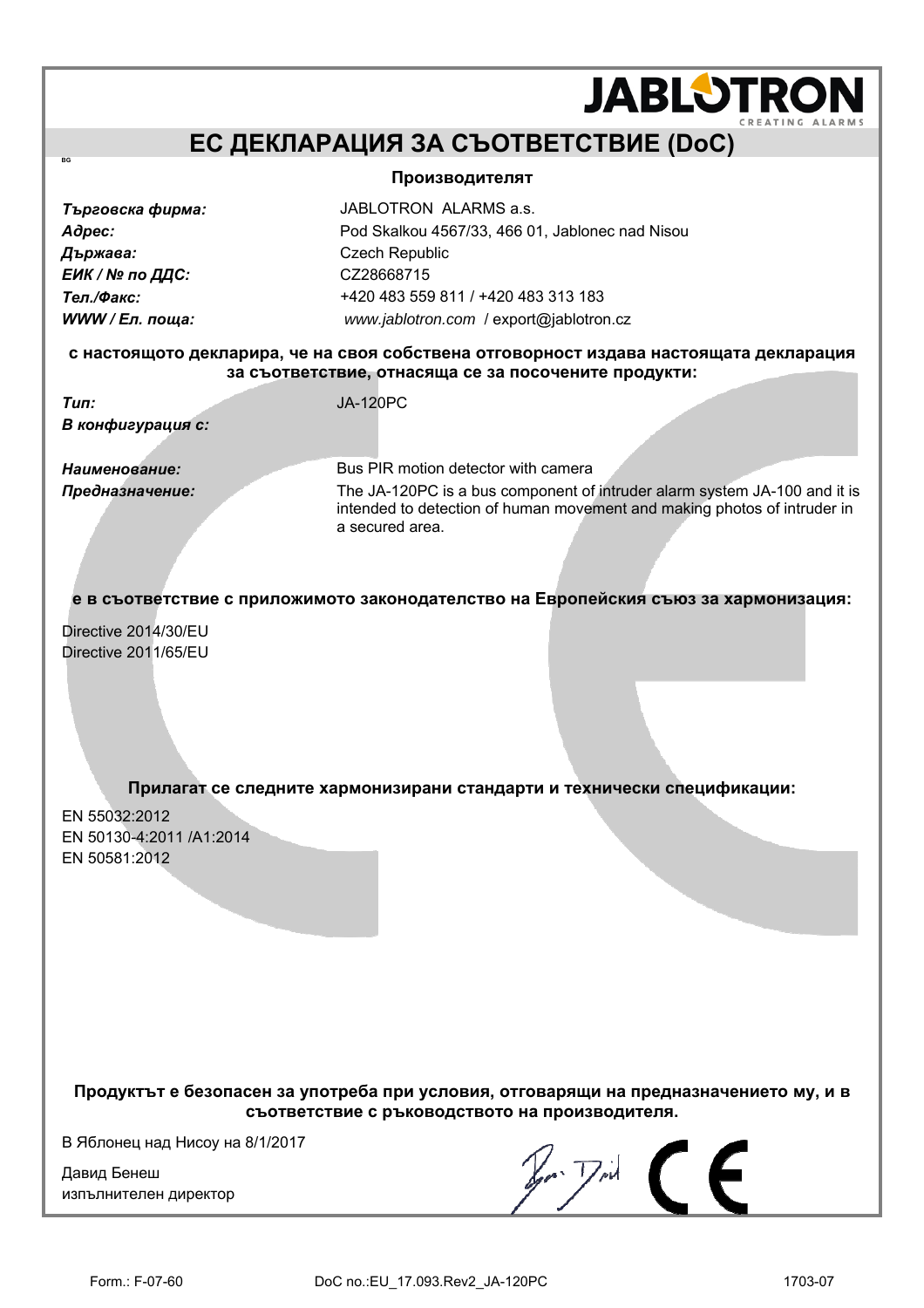## **DEKLARACJA ZGODNOŚCI UE**

### **Producent**

*Kraj:* Republika Czeska *Numer pozwolenia na* CZ28668715

**PL** 

*Nazwa:* JABLOTRON ALARMS a.s. *Adres:* Pod Skalkou 4567/33, 466 01, Jablonec nad Nisou *Tel./faks:* +420 483 559 811 / +420 483 313 183 *WWW/e-mail: [www.jablotron.com](http://www.jablotron.com/)* / [export@jablotron.cz](mailto:export@jablotron.cz)

### **oświadcza, że niniejszą Deklarację zgodności wydano na jego wyłączną odpowiedzialność w odniesieniu do następujących wyrobów:**

Oznaczenie typu: JA-120PC W konfiguracji z:

Nazwa handlowa: Bus PIR motion detector with camera Przeznaczenie: The JA-120PC is a bus component of intruder alarm system JA-100 and it is intended to detection of human movement and making photos of intruder in a secured area.

**JABLOTRO** 

**jest zgodny z obowiązującymi przepisami zharmonizowanymi Unii Europejskiej**

Directive 2014/30/EU Directive 2011/65/EU

### **Przyjęto następujące normy zharmonizowane i specyfikacje techniczne:**

EN 55032:2012 EN 50130-4:2011 /A1:2014 EN 50581:2012

#### **Produkt jest bezpieczny pod warunkiem użytkowania zgodnie z przeznaczeniem i instrukcją producenta.**

Miejscowość: Jablonec nad Nisou 8/1/2017

David Beneš Dyrektor wykonawczy

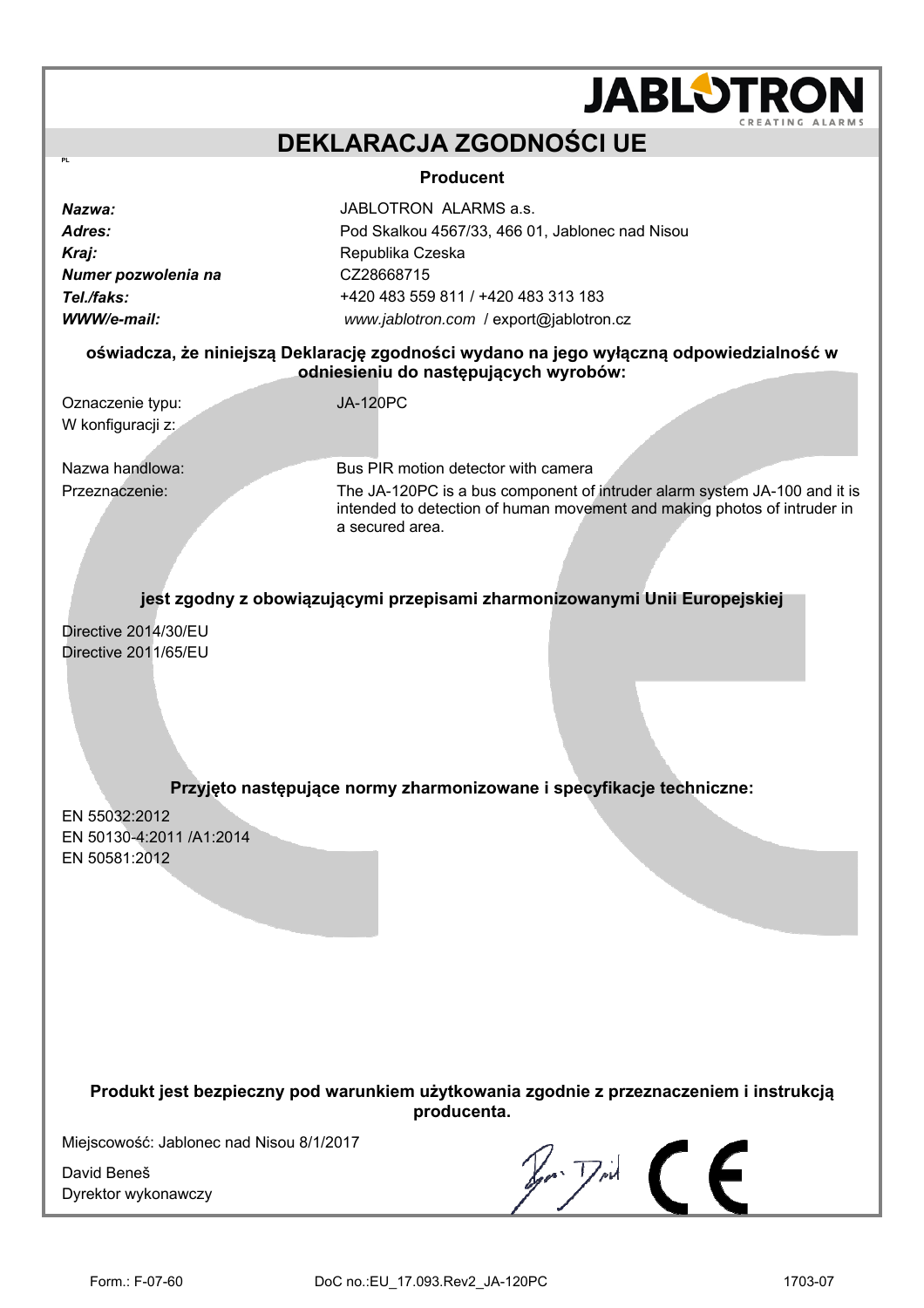## **ES ATBILSTĪBAS DEKLARĀCIJA (DoC)**

### **Ražotājs**

*Valsts:* Čehijas Republika

**LT** 

**Komercnosaukums:** *Absorbaukums:* **akciju sabiedrība "JABLOTRON ALARMS a.s.**" *Adrese:* Pod Skalkou 4567/33, 466 01, Jablonec nad Nisou *Reģ. Nr. / NMRK:* 28668715 / CZ28668715 *Tālr./Fakss:* +420 483 559 811 / +420 483 313 183 *WWW / E-pasts: [www.jablotron.com](http://www.jablotron.com/)* / *[prodej@jablotron.cz](mailto:prodej@jablotron.cz)*

### **Ar šo paziņo, ka šo deklarāciju ir izdevis pats uz savu atbildību šādam(iem) produktam(iem):**

*Tips:* JA-120PC *Komplektā ar:* 

**Nosaukums: Bus PIR motion detector with camera** *Pielietojums:* The JA-120PC is a bus component of intruder alarm system JA-100 and it is intended to detection of human movement and making photos of intruder in a secured area.

**JABLOTROI** 

### **atbilst Eiropas Savienības saskaņošanas tiesību aktiem:**

Directive 2014/30/EU Directive 2011/65/EU

## **Ir izmantotas šādas saskaņotās normas un tehniskās specifikācijas:**

EN 55032:2012 EN 50130-4:2011 /A1:2014 EN 50581:2012

**Parastajos lietošanas apstākļos un saskaņā ar lietošanas pamācību ir drošs.** 

Jablonec nad Nisou, 8/1/2017

David Beneš izpilddirektors

 $\mathbb{Z}$   $\mathbb{Z}$   $\in$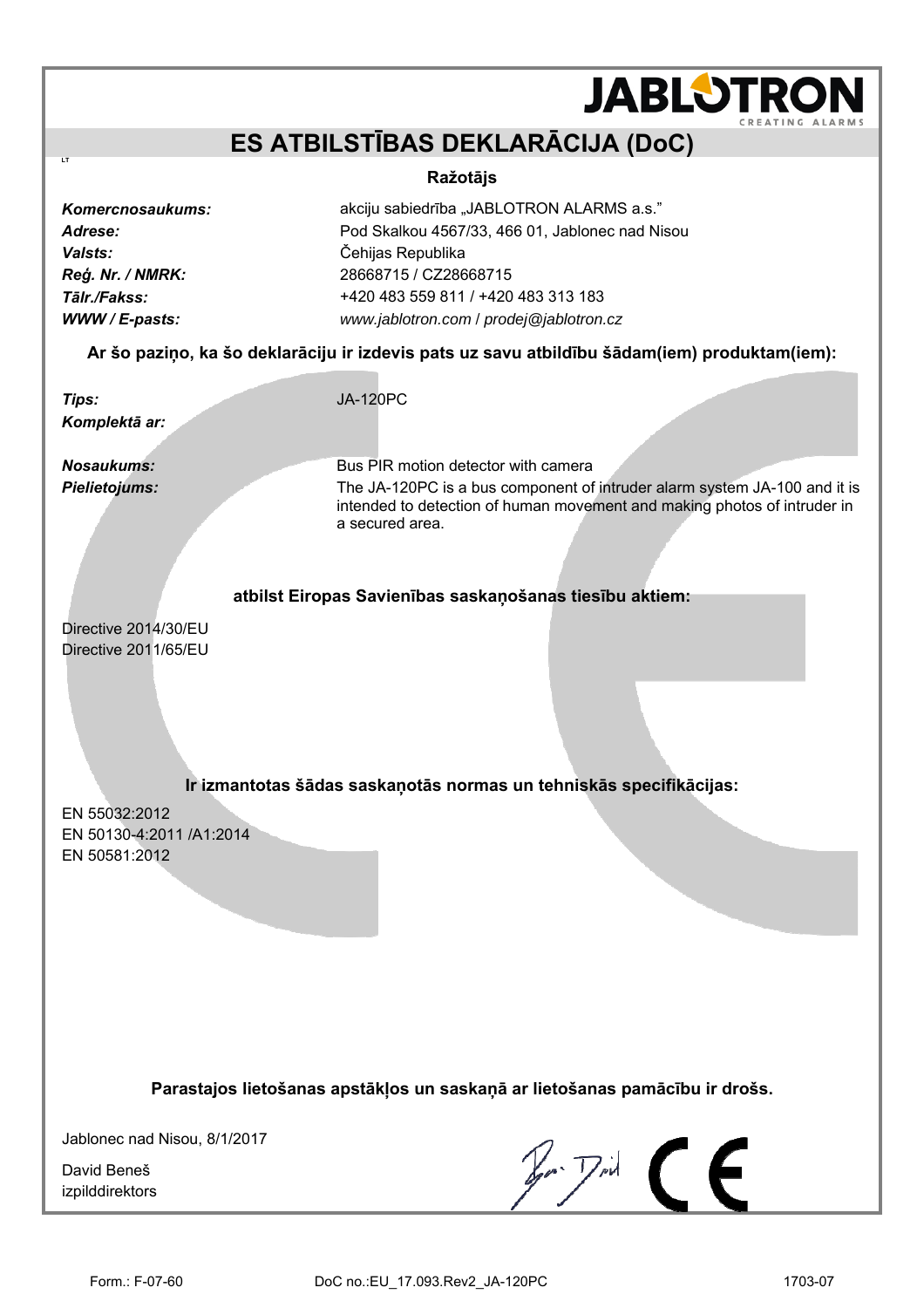## **JABLOTROI ES ATITIKTIES DEKLARACIJA (DoC) Gamintojas**  *Įmonės pavadinimas:* JABLOTRON ALARMS a.s. *Adresas:* Pod Skalkou 4567/33, 466 01, Jablonec nad Nisou *Valstybė:* Čekijos Respublika *Įmonės kodas, PVM kodas:* 28668715 / CZ28668715 *Tel./faksas:* +420 483 559 811 / +420 483 313 183 *WWW / E-mail: [www.jablotron.com](http://www.jablotron.com/)* / *[prodej@jablotron.cz](mailto:prodej@jablotron.cz)* **šiuo patvirtina, kad parengė šią atitikties deklaracija ir asmeniškai atsako už šių produktų atitiktį:**  *Rūšis:* JA-120PC *Komplekte su:*  **Pavadinimas: Bus PIR motion detector with camera** *Naudojimo paskirtis:* The JA-120PC is a bus component of intruder alarm system JA-100 and it is intended to detection of human movement and making photos of intruder in a secured area. **atitinka derinamuosius Europos Sąjungos teisės aktus.**  Directive 2014/30/EU Directive 2011/65/EU

## **Buvo panaudoti šie derinamieji standartai ir techninės specifikacijos:**

EN 55032:2012 EN 50130-4:2011 /A1:2014 EN 50581:2012

**LV** 

**Gaminys yra saugus naudojant jį įprastomis sąlygomis vadovaujantis naudojimo instrukcija.** 

Jablonec nad Nisou, data: 8/1/2017

David Beneš Vykdantysis direktorius

 $\mathbb{Z}$   $\mathbb{Z}$   $\in$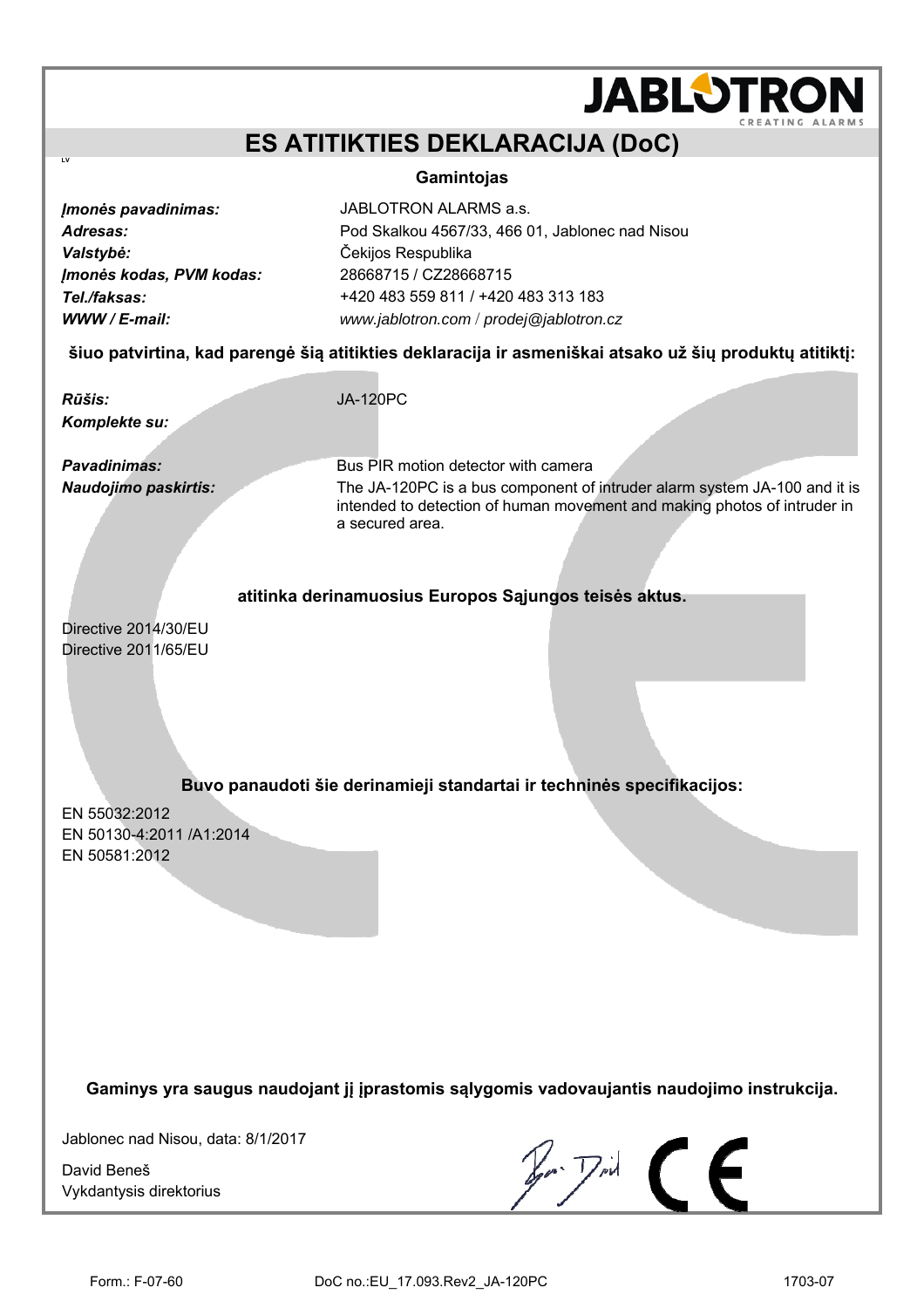|                                                                                                                            | <b>JABLOTRO</b>                                                                                                                                                                                                                                                                                                                    |  |  |  |
|----------------------------------------------------------------------------------------------------------------------------|------------------------------------------------------------------------------------------------------------------------------------------------------------------------------------------------------------------------------------------------------------------------------------------------------------------------------------|--|--|--|
|                                                                                                                            | EU IZJAVA O SUKLADNOSTI (DoC)                                                                                                                                                                                                                                                                                                      |  |  |  |
| HR                                                                                                                         | Proizvođač                                                                                                                                                                                                                                                                                                                         |  |  |  |
| Tvrtka:<br>Adresa:<br>Država:<br>Id. broj / Porezni broj:<br>Tel./Fax:<br>WWW / E-mail:                                    | JABLOTRON ALARMS a.s.<br>Pod Skalkou 4567/33, 466 01, Jablonec nad Nisou<br>Češka Republika<br>28668715 / CZ28668715<br>+420 483 559 811 / +420 483 313 183<br>www.jablotron.com / prodej@jablotron.cz                                                                                                                             |  |  |  |
| ovim izjavljuje da je ovu Izjavu o sukladnosti izdao na vlastitu odgovornost za sljedeći proizvod /<br>sljedeće proizvode: |                                                                                                                                                                                                                                                                                                                                    |  |  |  |
| Tip:<br>U kompletu sa:                                                                                                     | <b>JA-120PC</b>                                                                                                                                                                                                                                                                                                                    |  |  |  |
| Naziv:<br>Uporaba:                                                                                                         | Bus PIR motion detector with camera<br>The JA-120PC is a bus component of intruder alarm system JA-100 and it is<br>intended to detection of human movement and making photos of intruder in<br>a secured area.<br>u skladu je s usklađenim pravnim propisima Europske unije:                                                      |  |  |  |
| Directive 2014/30/EU<br>Directive 2011/65/EU                                                                               |                                                                                                                                                                                                                                                                                                                                    |  |  |  |
| EN 55032:2012<br>EN 50130-4:2011 /A1:2014<br>EN 50581:2012                                                                 | Primijenjene su sljedeće usklađene norme i tehničke specifikacije:                                                                                                                                                                                                                                                                 |  |  |  |
| Proizvod je siguran pod uvjetom uobičajene uporabe i sukladno uputama za uporabu.                                          |                                                                                                                                                                                                                                                                                                                                    |  |  |  |
| U Jablonecu nad Nisou, dana 8/1/2017<br>David Beneš<br>izvršni ravnatelj                                                   | $\mathbb{Z}$ $\mathbb{Z}$ $\mathbb{Z}$ $\mathbb{Z}$ $\mathbb{Z}$ $\mathbb{Z}$ $\mathbb{Z}$ $\mathbb{Z}$ $\mathbb{Z}$ $\mathbb{Z}$ $\mathbb{Z}$ $\mathbb{Z}$ $\mathbb{Z}$ $\mathbb{Z}$ $\mathbb{Z}$ $\mathbb{Z}$ $\mathbb{Z}$ $\mathbb{Z}$ $\mathbb{Z}$ $\mathbb{Z}$ $\mathbb{Z}$ $\mathbb{Z}$ $\mathbb{Z}$ $\mathbb{Z}$ $\mathbb{$ |  |  |  |
|                                                                                                                            |                                                                                                                                                                                                                                                                                                                                    |  |  |  |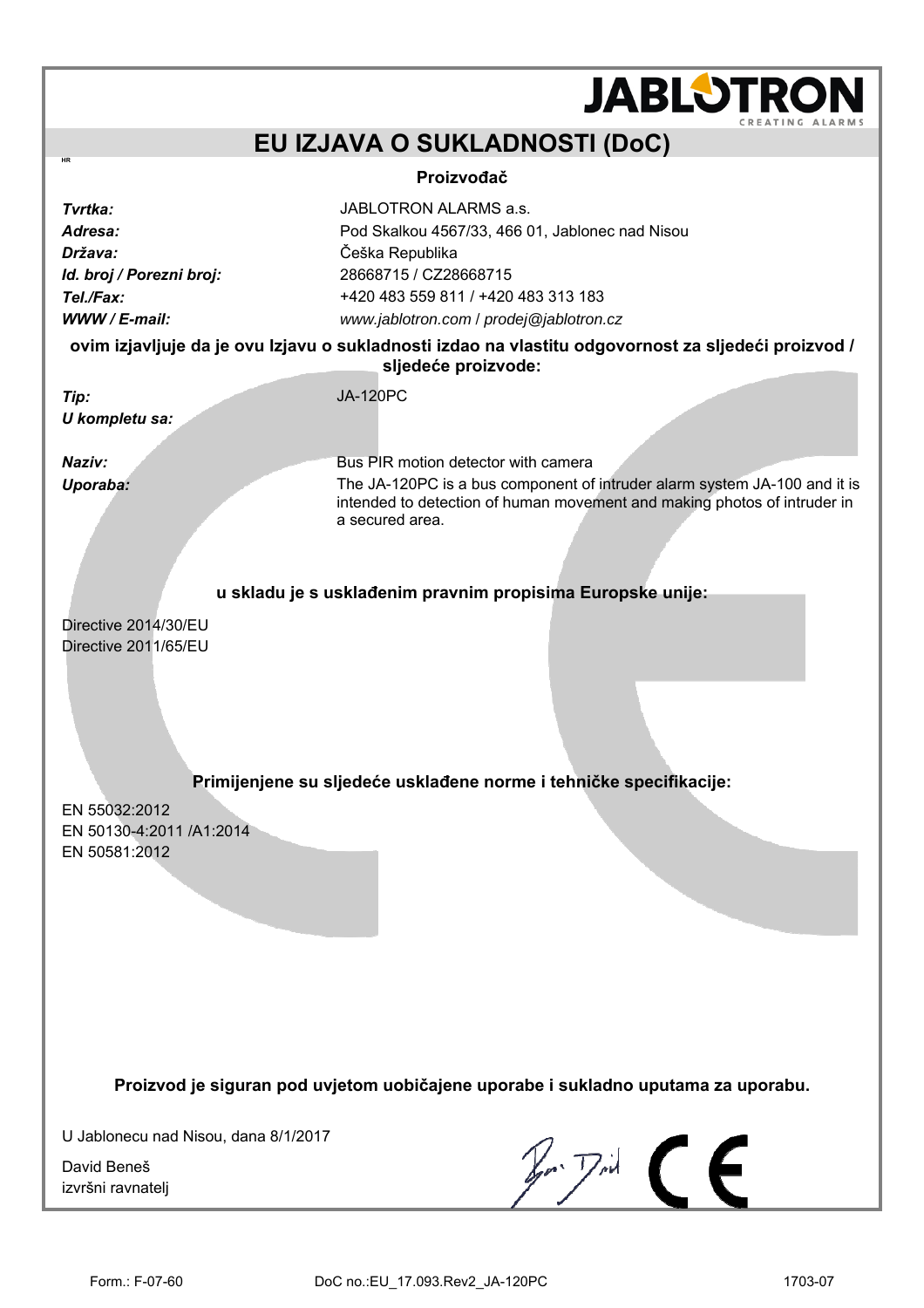## **DECLARAȚIE DE CONFORMITATE UE (DoC)**

#### **Producătorul**

**Statul: Republica Cehă** *Nr. de identificare / CIF:* 28668715 / CZ28668715

*Denumirea comercială:* JABLOTRON ALARMS a.s. *Adresa:* Pod Skalkou 4567/33, 466 01, Jablonec nad Nisou *Tel./Fax:* +420 483 559 811 / +420 483 313 183 *WWW / E-mail: [www.jablotron.com](http://www.jablotron.com/)* / *[prodej@jablotron.cz](mailto:prodej@jablotron.cz)*

### **declară prin prezenta că a emis pe propria răspundere această declarație de conformitate pentru următorul/următoarele produs/produse:**

*Tip:* JA-120PC *Formând un ansamblu cu:* 

 $\overline{R}$ 

**Denumire: Bus PIR motion detector with camera** *Utilizare:* The JA-120PC is a bus component of intruder alarm system JA-100 and it is intended to detection of human movement and making photos of intruder in a secured area.

**JABLOTRON** 

**este în conformitate cu reglementările juridice armonizate ale Uniunii Europene:** 

Directive 2014/30/EU Directive 2011/65/EU

## **Au fost utilizate următoarele norme armonizate și speacificații tehnice:**

EN 55032:2012 EN 50130-4:2011 /A1:2014 EN 50581:2012

> **Produsul este sigur în condiții de utilizare obișnuite și în conformitate cu instrucțiunile de utilizare.**

Jablonec nad Nisou, la data de 8/1/2017

David Beneš Director executiv

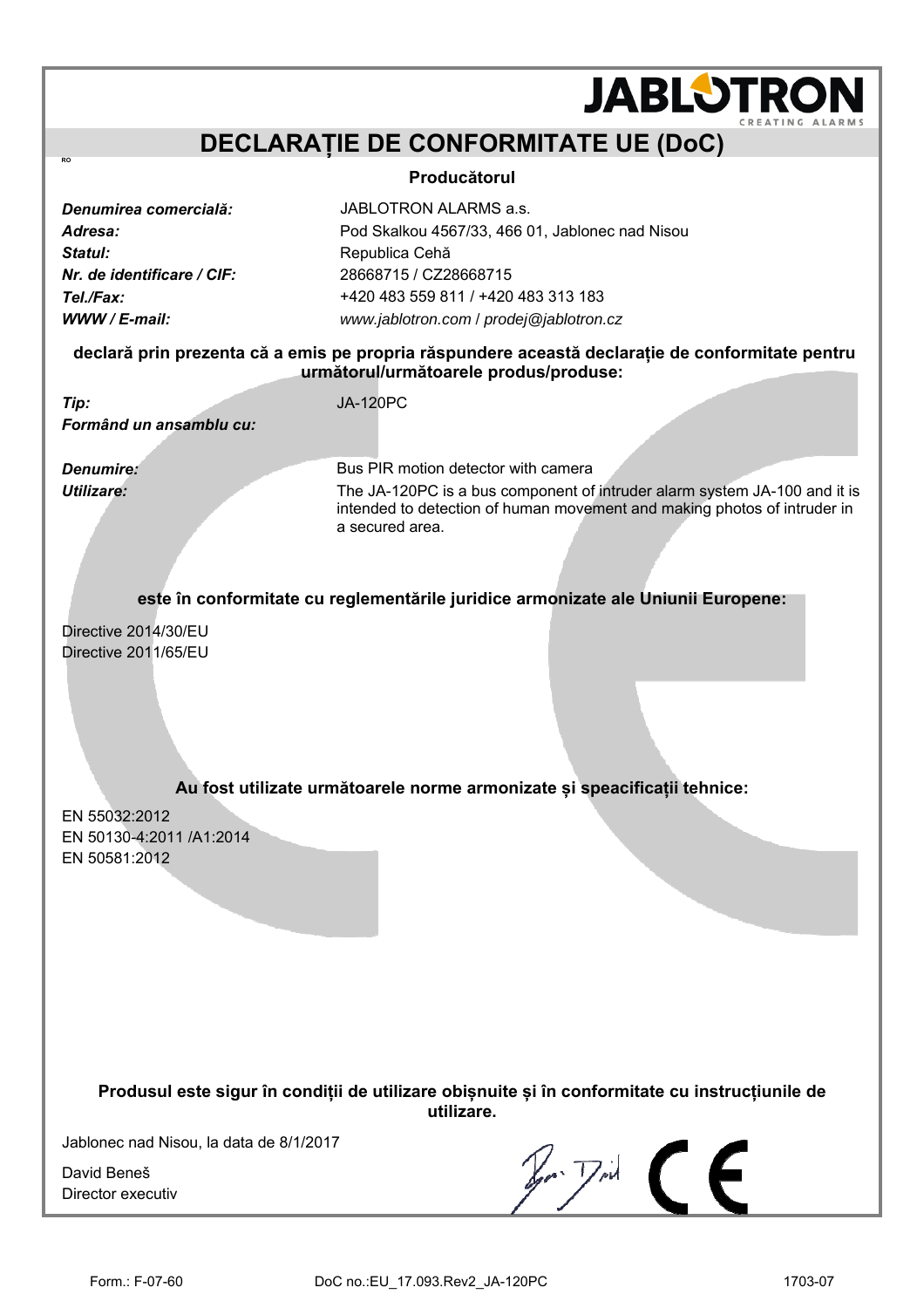## **UE DECLARAÇÃO DE CONFORMIDADE (DoC)**

#### **Produtor**

| <b>Nome comercial::</b> |  |
|-------------------------|--|
| Endereço:               |  |
| País:                   |  |
| NIPC / NIF:             |  |
| Tel./Fax:               |  |
| WWW / E-mail:           |  |

**PT** 

*Nome comercial::* JABLOTRON ALARMS a.s. *Endereço:* Pod Skalkou 4567/33, 466 01, Jablonec nad Nisou *País:* República Checa *NIPC / NIF:* 28668715 / CZ28668715 *Tel./Fax:* +420 483 559 811 / +420 483 313 183 *WWW / E-mail: [www.jablotron.com](http://www.jablotron.com/)* / *[prodej@jablotron.cz](mailto:prodej@jablotron.cz)*

#### **declara que emitiu a declaração de conformidade sob a sua própria responsabilidade para o(s) seguinte(s) produto(s):**

*Tipo:* JA-120PC *No conjunto com:* 

**Denominação: Bus PIR motion detector with camera** *Uso:* The JA-120PC is a bus component of intruder alarm system JA-100 and it is intended to detection of human movement and making photos of intruder in a secured area.

**JABLOTRON** 

**está em conformidade com a legislação de harmonização da União Europeia:** 

Directive 2014/30/EU Directive 2011/65/EU

**Foram aplicadas as seguintes normas harmonizadas e especificações técnicas:** 

EN 55032:2012 EN 50130-4:2011 /A1:2014 EN 50581:2012

> **O produto é seguro sob condições de utilização normal e de acordo com as instruções de operação.**

Em Jablonec nad Nisou aos 8/1/2017

David Beneš Diretor Executivo

 $\n *F*$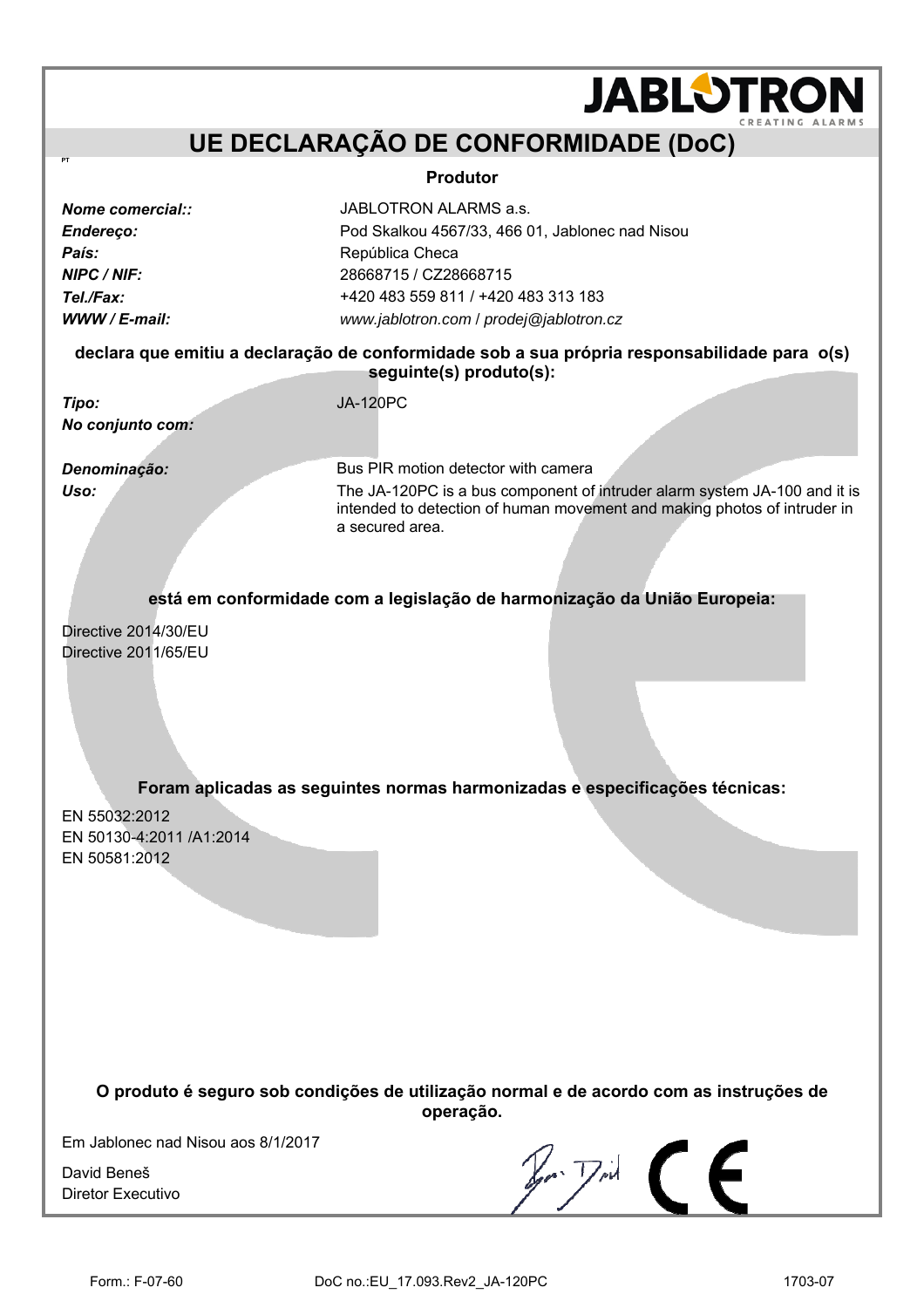## **EU IZJAVA O SKLADNOSTI (DoC)**

### **Proizvajalec**

*Ime podjetja: JABLOTRON ALARMS a.s. Država:* Republika Češka *Identifikacijska/davčna številka:* CZ28668715

*Ulica, poštna številka, kraj:* Pod Skalkou 4567/33, 466 01, Jablonec nad Nisou *Tel./Fax:* +420 483 559 811 / +420 483 313 183 *WWW / E-mail: [www.jablotron.com](http://www.jablotron.com/)* / [export@jablotron.cz](mailto:export@jablotron.cz)

### **s polno odgovornostjo izjavlja, da se izjava o skladnosti izdaja in velja za naslednji izdelek/naslednje izdelke:**

*Oznaka:* JA-120PC *Konfigurirano z:* 

 $\ddot{\mathbf{S}}$ 

*Ime blagovne znamke:* Bus PIR motion detector with camera **Namen uporabe:** The JA-120PC is a bus component of intruder alarm system JA-100 and it is intended to detection of human movement and making photos of intruder in a secured area.

**JABLOTROI** 

**je v skladu z zahtevano harmonizirano evropsko zakonodajo:** 

Directive 2014/30/EU Directive 2011/65/EU

## **Veljajo naslednji harmonizirani standardi in tehnične specifikacije:**

EN 55032:2012 EN 50130-4:2011 /A1:2014 EN 50581:2012

**Izdelek je varen, kadar se uporablja za predviden namen in v skladu z navodili proizvajalca.** 

V: Jablonec nad Nisou 8/1/2017

David Beneš Izvršni direktor

 $\n *F*$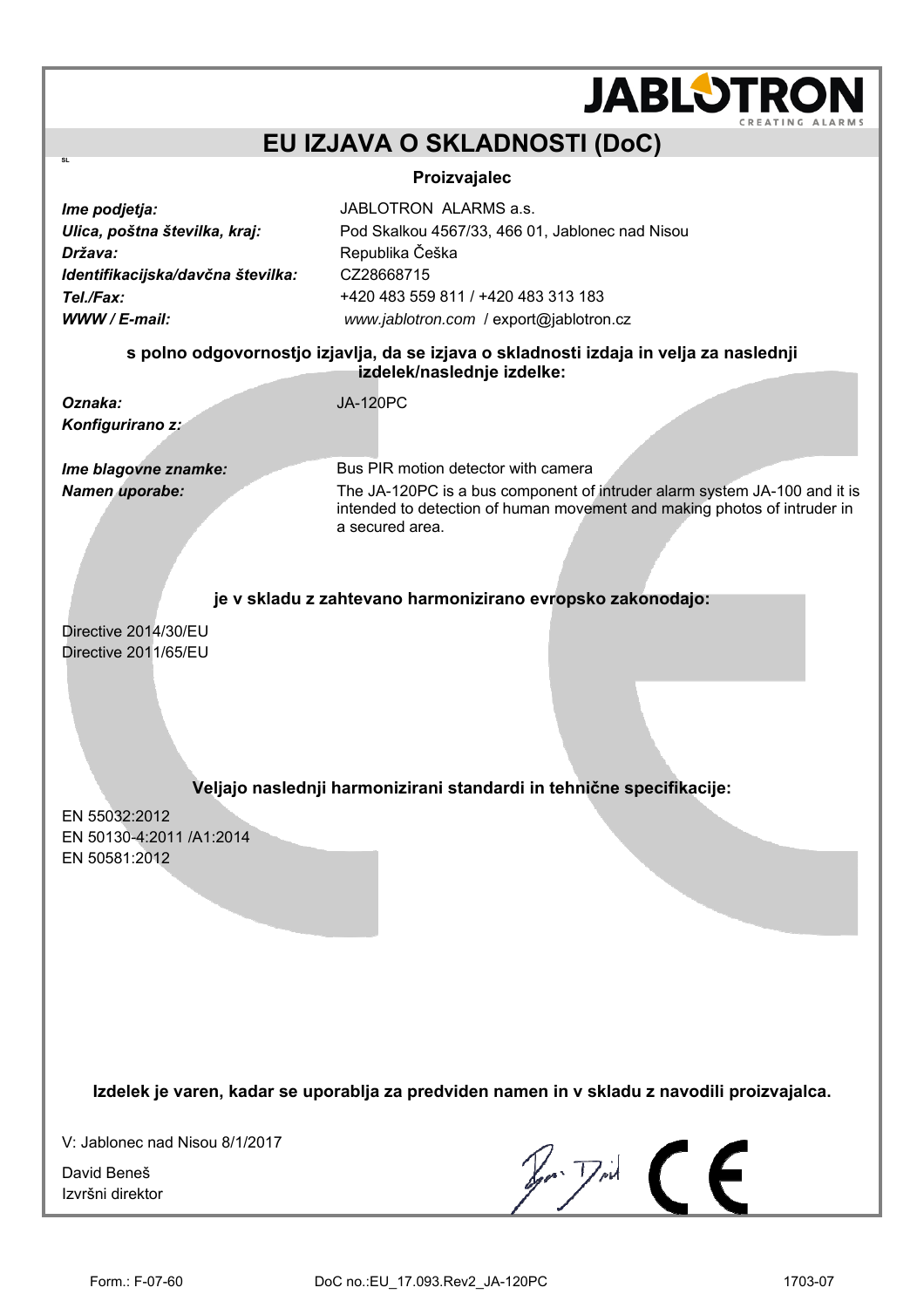## **JABLOTROI EÜ VASTAVUSDEKLARATSIOON Tootja** *Ärinimi:* JABLOTRON ALARMS a.s. *Aadress:* Pod Skalkou 4567/33, 466 01, Jablonec nad Nisou *Riik:* Tšehhi Vabariik *Reg-kood / KMKR nr:* 28668715 / CZ28668715 *Tel / faks:* +420 483 559 811 / +420 483 313 183 *Veebisait / e-post: [www.jablotron.com](http://www.jablotron.com/)* / *[prodej@jablotron.cz](mailto:prodej@jablotron.cz)* **kinnitab käesolevaga, et on andnud selle vastavusdeklaratsiooni välja omal vastutusel järgmise toote või toodete kohta:**  *Tüüp:* JA-120PC *Konfiguratsioonis koos: Nimetus:* **Bus PIR motion detector with camera** *Kasutamine:* The JA-120PC is a bus component of intruder alarm system JA-100 and it is intended to detection of human movement and making photos of intruder in a secured area. **vastab Euroopa Liidu harmoneerivatele õigusaktidele:**

Directive 2014/30/EU Directive 2011/65/EU

**ET** 

**Kasutatud on järgmisi harmoneeritud standardeid ja tehnilisi spetsifikatsioone:** 

EN 55032:2012 EN 50130-4:2011 /A1:2014 EN 50581:2012

**Toode on tavapärase kasutamise tingimustes ohutu ja vastab kasutusjuhendile.** 

Jablonec nad Nisou, 8/1/2017

David Beneš tegevdirektor

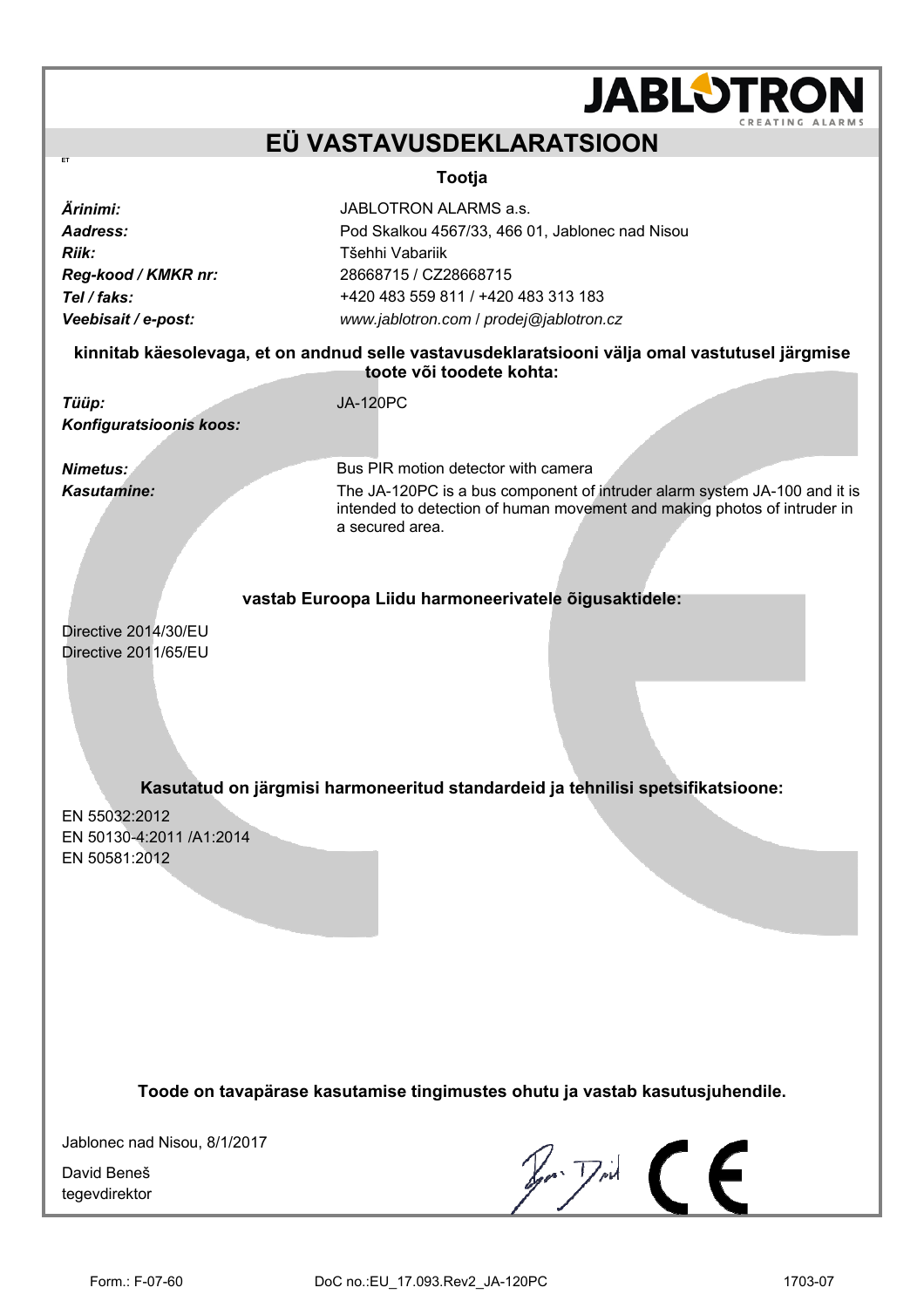# **JABLOTROI DEARBHÚ COMHRÉIREACHTA AE Dearbhaíonn an monaróir**

*Tír:* Poblacht na Seice *Uimhir CBL:* CZ28668715

**Ainm: JABLOTRON ALARMS a.s.** *Sráid, Cód poist, Baile:* Pod Skalkou 4567/33, 466 01, Jablonec nad Nisou *Teil./Facs:* +420 483 559 811 / +420 483 313 183 *WWW / Ríomhphost: [www.jablotron.com](http://www.jablotron.com/)* / [export@jablotron.cz](mailto:export@jablotron.cz)

### **go bhfuil an dearbhú comhréireachta á eisiúint faoinár bhfreagracht féin agus go mbaineann sé leis an táirge/na táirgí seo:**

*Sainmhíniú cineáil:* JA-120PC *I gcumraíocht le:* 

*Ainm trádála:* Bus PIR motion detector with camera *Úsáid bheartaithe:* The JA-120PC is a bus component of intruder alarm system JA-100 and it is intended to detection of human movement and making photos of intruder in a secured area.

## **a chomhlíonann reachtaíocht ábhartha comhchuibhithe an Aontais:**

Directive 2014/30/EU Directive 2011/65/EU

## **Tá na caighdeáin chomhchuibhithe agus na sonraíochtaí teicniúla seo curtha chun feidhme:**

EN 55032:2012 EN 50130-4:2011 /A1:2014 EN 50581:2012

> **Táirge sábháilte atá ann nuair a bhaintear úsáid as chun a chríche beartaithe agus de réir lámhleabhar an táirgeora.**

In Jablonec nad Nisou 8/1/2017

David Beneš Stiúrthóir Feidhmiúcháin

 $\mathbb{Z}$   $\mathbb{Z}$   $\subset$   $\subset$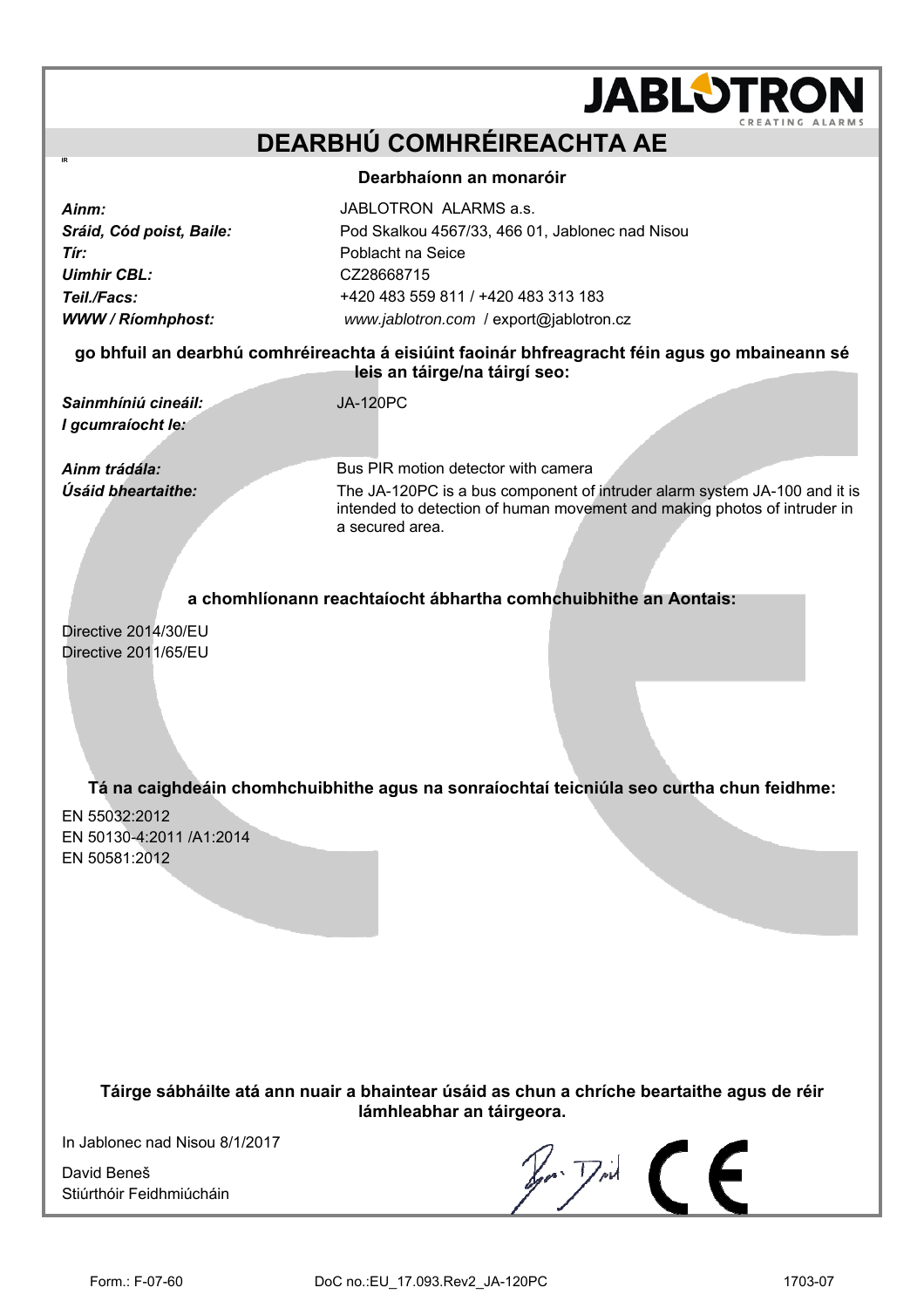## **MEGFELELŐSÉGI NYILATKOZAT (DoC)**

### **A gyártó**

*Név:* JABLOTRON ALARMS a.s. *Irányítószám, Város, Utca,* 466 01, Jablonec nad Nisou, Pod Skalkou 4567/33 **Ország: Cseh köztársaság** *Cégjegyzékszám:* CZ28668715 *Tel./Fax:* +420 483 559 811 / +420 483 313 183 *WWW / E-mail: [www.jablotron.com](http://www.jablotron.com/)* / [export@jablotron.cz](mailto:export@jablotron.cz)

**mint egyedüli felelősségvállaló kijelenti, hogy a jelen megfelelőségi nyilatkozat az alábbi termékre vonatkozik:** 

*Típusmegjelölés:* JA-120PC *Konfigurációban:* 

**HU** 

*Kereskedelmi megnevezés:* Bus PIR motion detector with camera

*Javasolt felhasználás:* The JA-120PC is a bus component of intruder alarm system JA-100 and it is intended to detection of human movement and making photos of intruder in a secured area.

**JABLOTROI** 

**Mely megfelel a vonatkozó alábbi Uniós harmonizációs jogszabályoknak:** 

Directive 2014/30/EU Directive 2011/65/EU

**Az alábbi harmonizált szabványok és műszaki előírások figyelembe vételével:** 

EN 55032:2012 EN 50130-4:2011 /A1:2014 EN 50581:2012

**A termék biztonságosan használható, amennyiben a gyártó használati utasításának megfelelő módon és célra alkalmazzák.** 

Jablonec nad Nisou 8/1/2017

David Beneš ügyvezető igazgató